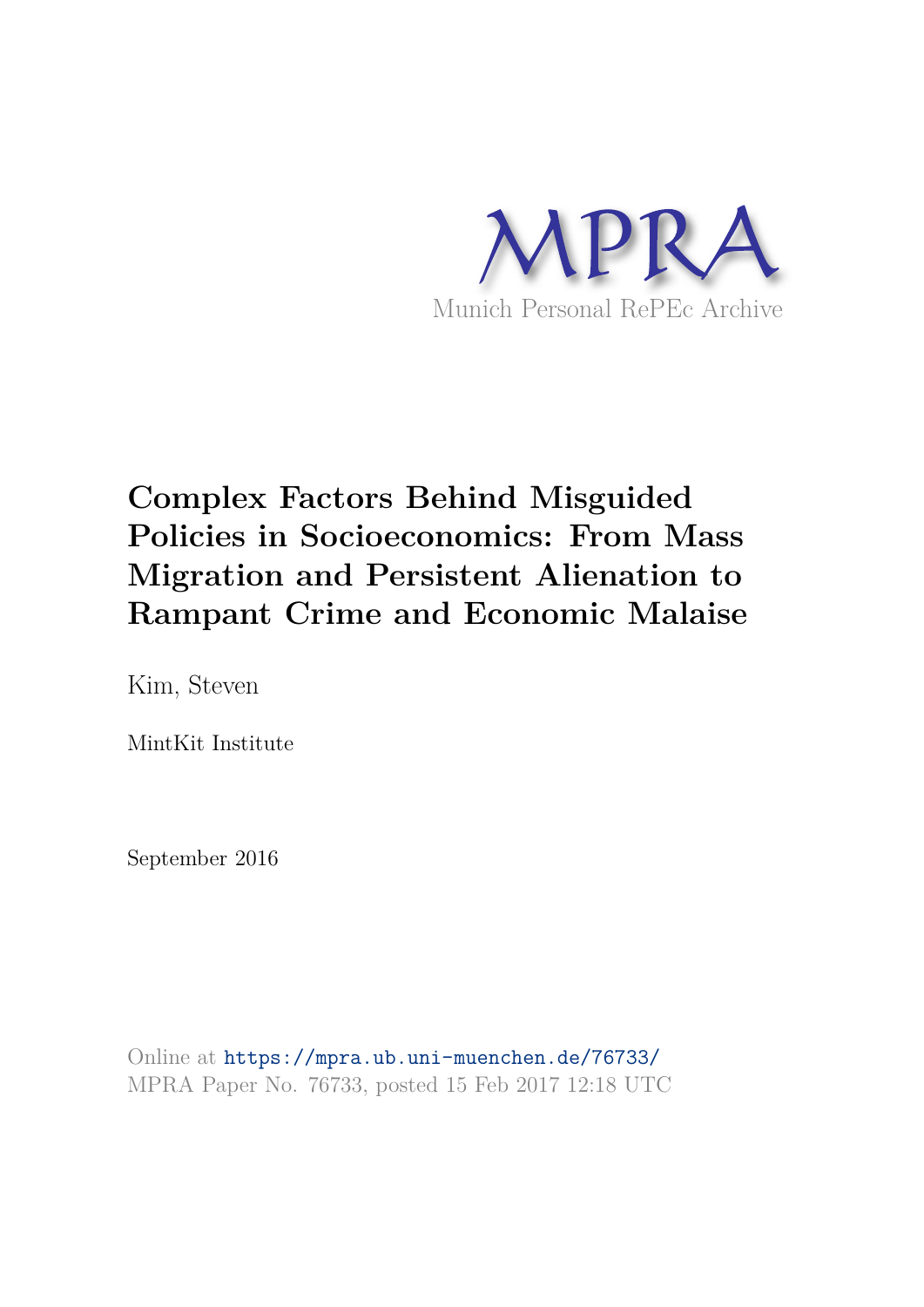www.kspjournals.org

Volume 3 September 2016 Issue 3

# **Complex Factors Behind Misguided Policies in Socioeconomics: From Mass Migration and Persistent Alienation to Rampant Crime and Economic Malaise**

# $By$  Steven H. KIM<sup> $\dagger$ </sup>

**Abstract.** In a complex and chaotic world, people often gloss over the facts and jump to conclusions. Unfortunately, the hasty approach usually yields deficient and even harmful results. The domains affected range from migration and poverty to alienation and crime. According to the Myth of Boon, for instance, immigrants always benefit the host society. In this light, many people envisage the great migrations of the  $19<sup>th</sup>$  century from Europe to America. However, the United States at that stage was itself a developing country; moreover the Civil War showed that clashing cultures cannot co-exist. Meanwhile the Myth of Multiculturalism asserts that a mashup of mores is always desirable; but the reality is otherwise. When immigrants in their millions pour into sparsely populated districts, they end up replicating the cultures that caused them to flee their homelands in the first place. The upshot is disruptive and distressing for all parties be they newcomers or incumbents. In addition, the Myth of Virtue declares that migrants of all backgrounds are equally upright. Yet comprehensive studies in Sweden have shown that violent crimes can be traced to immigrants at rates which are at least four times those for natives. From another angle, a drove of migrants is a godsend for criminals. For instance, a terrorist ring struck in France in 2015 and again in Belgium the following year. The perpetrators – who grew up in Belgium, France and Sweden – displayed immigrant backgrounds and included part of the cohort that traveled to the Mideast to receive training from militants then returned to Europe by posing as refugees. Since socioeconomic problems are intertwined rather than independent, a piecemeal approach will not fill the bill. Instead, a coherent grasp of the issues and their tie-ups is a prerequisite for devising a wholesome solution.

**Keywords:** Socioeconomics, Policy, Migration, Poverty, Alienation, Crime, Society, Culture, Multiculturalism.

**JEL.** A14, D10, E10, E66, F50, H10, I30, J10, K42, N30, N40, O10, R20.

#### **1. Introduction**

n the popular imagination, immigrants of all breeds represent a bountiful resource for any nation. In this light, the United States usually serves as the model of integration: the vitality of the nation since the  $19<sup>th</sup>$  century is hailed as If the popular imagination, immigrants of all breeds represent a bountiful resource for any nation. In this light, the United States usually serves as the model of integration: the vitality of the nation since the  $19<sup>th</sup>$ unlimited number of immigrants.

Upon closer inspection, however, the rationale is chockful of holes. To begin with, even the singular example of the U.S. happens to convey precisely the opposite of the lesson fancied by the sophists. An exemplar lies in the Civil War

 $\boxtimes$ . k@mintkit.com

<span id="page-1-0"></span>**a †** MinKit Institute, USA.

 $\bullet$  +1 (202) 642-1060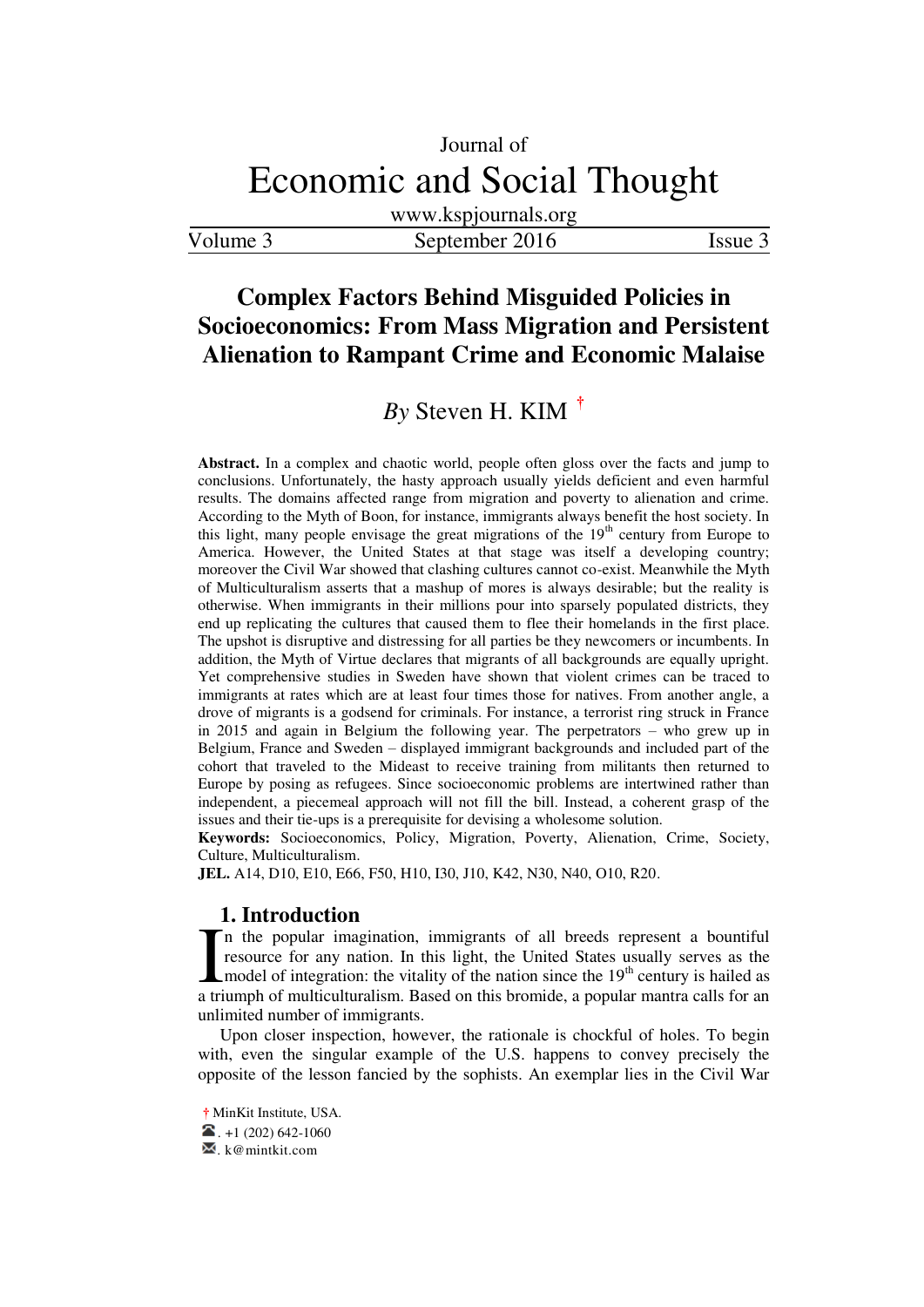which provides positive proof of the destructive impact of discordant cultures in America. The North and South could not bear to live with a mere two variants of a single theme; namely, the retention or abolition of slavery.

The War was by far the deadiest conflict involving the U.S. According to a long-standing estimate, the death toll amounted to 620,000 soldiers. More recently, however, a detailed probe revealed the most likely count to be 750,000 fatalities [\(Nasaw, 2012\)](#page-23-0).

When the Civil War broke out in 1861, the population of the United States stood at some 32.4 million [\(Census, 1975,](#page-23-1) p. 8). Based on the last two headcounts, the fatalities came out to 2.3% of the entire population. By way of comparison, a representative figure in the early decades of the  $21<sup>st</sup>$  century was a population of 321 million. In that case, a conflagration on a similar scale would give rise to nearly 7.4 million deaths in the U.S. This cameo highlights the fact that a clash of cultures is not something to be taken lightly even in the case of limited variation within a single nation.

By contrast to received wisdom, a heap of divergent cultures is apt to be a source of dissonance and disintegration rather than harmony and synergy. To the extent that the U.S. is vibrant, the vigor springs from the replacement of discordant cultures with harmonious mores. An example involves a custom of charity and tolerance in lieu of chauvinism and exploitation.

From a larger stance, the plenitude of conflict and warfare round the world springs mostly or entirely from the mashup of incompatible customs. A showcase lies in the disparity of cultures in the Middle East along with the ceaseless hail of violence and misery over the course of the millennia.

Looking in the opposite direction, we turn now to a fruitful model of cultural cohesion. On this score, the U.S. once again serves as a paragon of integration into a common culture. Over the course of the centuries, one generation of immigrants after another came from Europe, Asia and elsewhere then took up the American way of life in earnest. In the process of integration, the newcomers abandoned most or all of the musty customs of their ancestors in favor of the hearty values of their adopted country.

In addition to positive models of integration into a vibrant society, the U.S. also provides negative cases of mass migration and lasting segregation. In this light, it makes no difference whether the outlanders happen to hail from Mexico, Pakistan or anywhere else. The runaways who pour into the country in droves end up closeting themselves in insular communities where they replicate the very cultures that they were trying to escape at the outset. As a result, the newcomers flounder in quags of their own making and face a dearth of opportunities in areas ranging from job prospects and financial rewards to social integration and personal advancement.

The largest bloc of migrants takes the form of Mexicans, who represent roughly half of all illegal aliens in the U.S. Trapped in their parochial communities, the outlanders in general are unable to break free of the rut and join the mainstream of society. Many an embittered soul then turns to a life of crime including membership in violent gangs comprised of multiple generations of Mexicans. In these ways, even the exceptional case of the U.S. belies the glib claims of the tubthumpers regarding the merits of a multicultural society. The predicament is similar for the touted virtues of mass migration into Europe or any other progressive culture.

By contrast to the jingles of the proponents, migration in droves into a modern society is the road to aggravation and misery for the mass of newcomers as well as incumbents. Even in the oft-cited case of the U.S., the vigor of the nation springs from the homogeneity of a core set of healthy values rather than the heterogeneity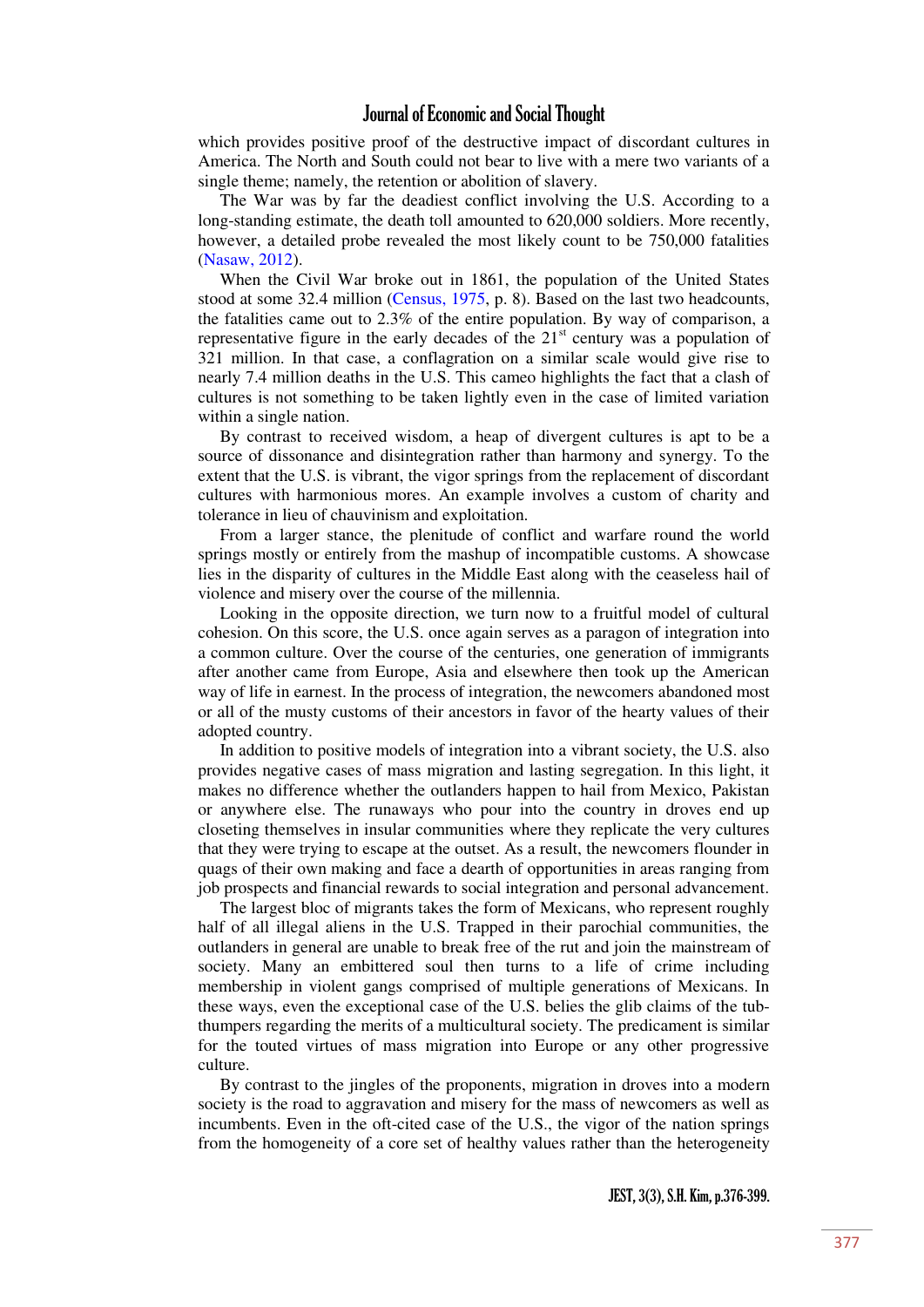of discordant customs. That is, the nation is vibrant despite the multiplicity of cultures rather than because of it.

On the bright side, the U.S. is rightly known as a beacon of creativity and innovation in areas ranging from science and technology to business and lifestyle. By contrast to received wisdom, however, the dynamism springs from a common set of genial customs rather than a mottled hash of clashing mores.

#### **2. Fundamental Myth of Migration**

Given the complexity of the world around us, along with the overload of information in a digital culture, we often fail to see the forest for the trees. In trying to cope with the deluge of baffling facts and disjointed data, we respond by taking shortcuts and grasping at straws that have scant bearing on the underlying reality.

A case in point is the fundamental myth of migration. The shibboleth asserts that an influx of transplants, regardless of their background or disposition, serves to fortify the receptive nation.

*Myth of Boon.* Immigrants *always* benefit the host country by enriching the culture and boosting the economy.

A bit of reflection, however, should make it clear that a sweeping statement of this kind embodies a heap of misconceptions and ignores a slew of exceptions.

To be fair, the mistake is easy to make. In looking to the past for sources of inspiration, a lot of folks round the world conjure up visions of the great migrations of the  $19<sup>th</sup>$  century from Europe and Asia to America. Sadly, though, the situation today differs greatly from the conditions of that bygone era. At the heart of the fuddle, most people today forget that the United States was itself a developing country at the time. For this reason, millions of immigrants who possessed scant skills could still get to work at once by joining the bulk of the incumbents in their manual roles ranging from plowing fields and tending horses to loading crates and sewing clothes.

To take up a numeric example, consider the state of the world in 1870. At the time, the gross domestic product of the U.S. came out to \$2,445 per person reckoned in terms of the international dollar in 1990. By contrast to the States, several countries in Europe had started out earlier on the road to industrialization and had become richer than their American counterpart. For instance, the GDP per capita in the United Kingdom in 1870 was \$3,190. Another sample lay in the Netherlands, which boasted \$2,757 per person [\(Maddison, 2007\)](#page-23-2). On the whole, millions of European migrants came from cultures which were comparable to the American one, and in some cases even richer than the U.S. For this reason, there was no problem of huge gaps in skills or customs between the newcomers and incumbents.

By contrast, the transplants from China and other parts of Asia found themselves at a big disadvantage. For one thing, many of the newcomers had been lured to America with false promises of lucrative jobs then pressed into service as virtual slaves as they toiled in mines, laid down railroads, and performed other debilitating tasks. Moreover there were gaping gulfs in cultural norms and skill sets between the newcomers and the incumbents. We need not even dwell here on the barriers of racism in an America that was itself a callow culture at the time. As a result, the Orientals of that era – unlike the Europeans – had to huddle together in enclaves of their own and could not join the mainstream of society.

To bring up a different factor, the U.S. at that stage could afford to accept millions of migrants from Europe thanks in good measure to the wide open spaces to the west. The newcomers streaming into the country could spread out across the landscape, clear the ground, and till the soil. In this way, many a newcomer could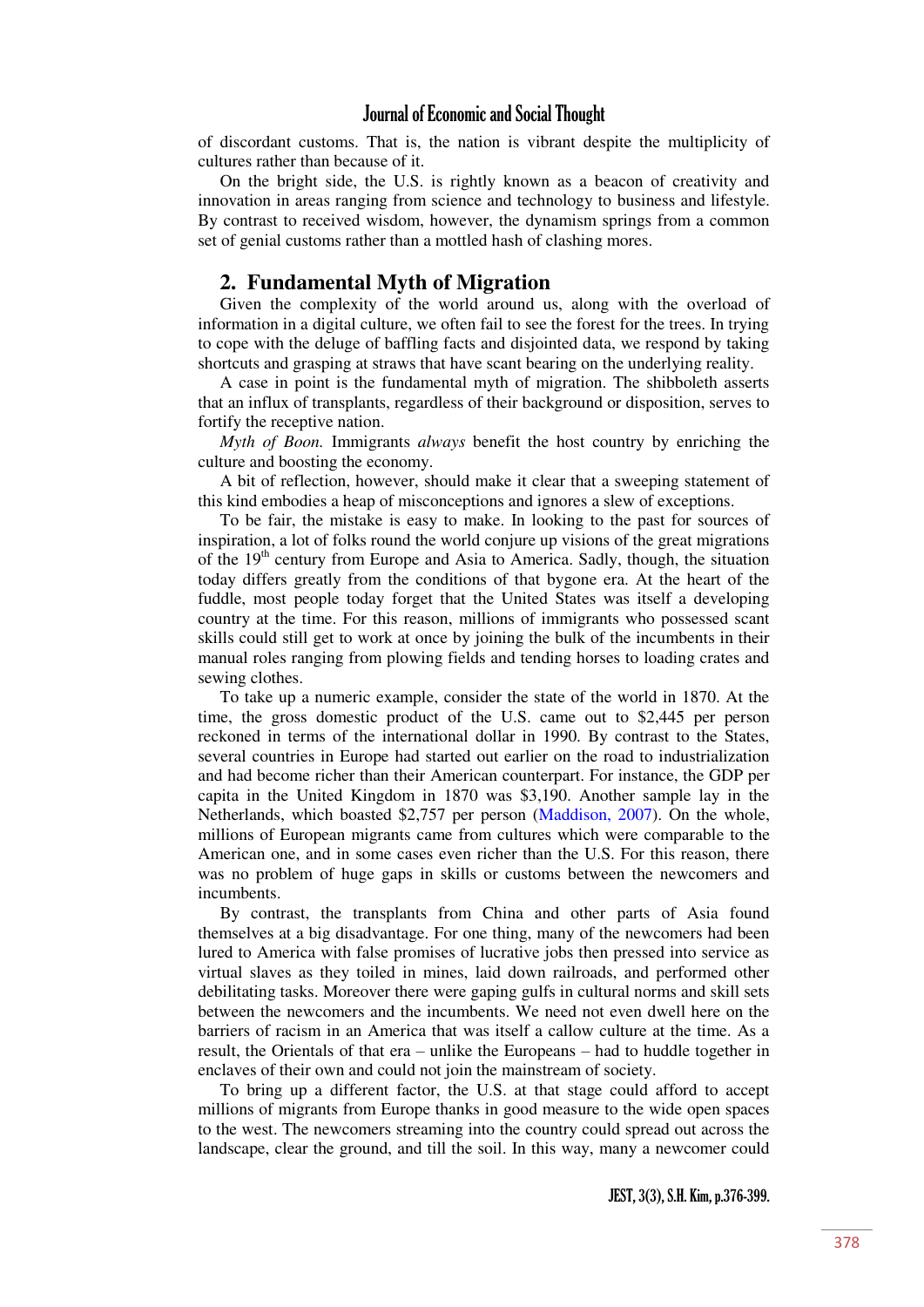earn a livelihood at once by dint of their own efforts in sundry roles as farmers and ranchers as well as adjunct functions such as carpenters and blacksmiths, traders and barmaids.

From a different angle, none of the incomers expected to sit on their haunches and let the government take care of them from the moment they arrived to the day they died. Even in the modern era, the U.S. government does not provide such lavish perks for able-bodied folks, be they new arrivals or native-born citizens.

On the other hand, the situation in certain countries today differs entirely. As an example, the refugees pouring into Germany and Sweden by the millions receive from the government everything they need to survive, and a lot more besides. The entitlements for the transplants run the gamut from food and housing to healthcare and education. The paternalistic policy of course poses a huge burden for the host countries. In the absence of wholesale changes in policy, the toll for the welfare states will amount to trillions of euros along with the bankruptcy of the stricken regimes within a generation or so.

Despite the thunderclouds looming on the horizon, myriads of blithe observers have been oblivious of the threats. According to one school of thought, for instance, a government that issues bonds in its own currency can take on debt and endure any amount of budget deficits [\(Harvey, 2016\)](#page-23-3). As an example, the U.S. by this rationale could issue as much debt as it wants in terms of the greenback; and likewise for Germany in peddling bonds denominated in euros.

If only life were that simple. Sadly, the reality differs vastly from the illusion. Admittedly, a sovereign state could print up any amount of money out of thin air and redeem any volume of bonds in its own currency. By running the mint with abandon, such a government would never have to go bankrupt in a formal sense.

But that way lies ruin just the same. In actuality, the real economy can produce only a bounded amount of goods and services at any juncture. For this reason, a regime that prints up money and spends it freely ends up commandeering vast amounts of resources for its own warped schemes. As a result, the individuals and enterprises in the private sector are forced to scramble for the scraps that remain in areas ranging from food and shelter to fuel and clothing. The upshot is a firestorm of inflation like that which destroyed the German economy during the 1920s; and likewise for a rabble of berserk countries in Africa and South America throughout the second half of the 20th century.

For this and other reasons, there are limits to the levels of public deficit along with the waste of resources that a nation can withstand even when the regime issues debt in its own currency. Much as we might wish otherwise, the inconvenient facts of life do not go away simply because money is printed out of sheer nothingness.

Despite the sacrifices made by the host countries, though, the mass of moochers in the welfare states of Europe were in no hurry to repay the kindness of their benefactors. On the contrary, the incomers as a group far surpassed the natives in their penchant for idleness and discourtesy, delinquency and criminality. Examples of the latter ran the gamut from theft and embezzlement to rape and murder, not to mention flagrant acts of terrorism.

On one hand, the dogmatists who paid scant attention to the problems of migration shrugged off the antics of the outlanders as isolated cases of misconduct. On the other hand, a swelling trove of hard facts and detailed studies presented a clear picture of the vexers as widespread traits rather than occasional flukes.

To recap, the mass migrations of the modern era differ greatly from the odysseys of bygone ages. In this light, the crucial aspects span the rainbow from the expectations and behaviors of the newcomers to the policies and consequences for the incumbents.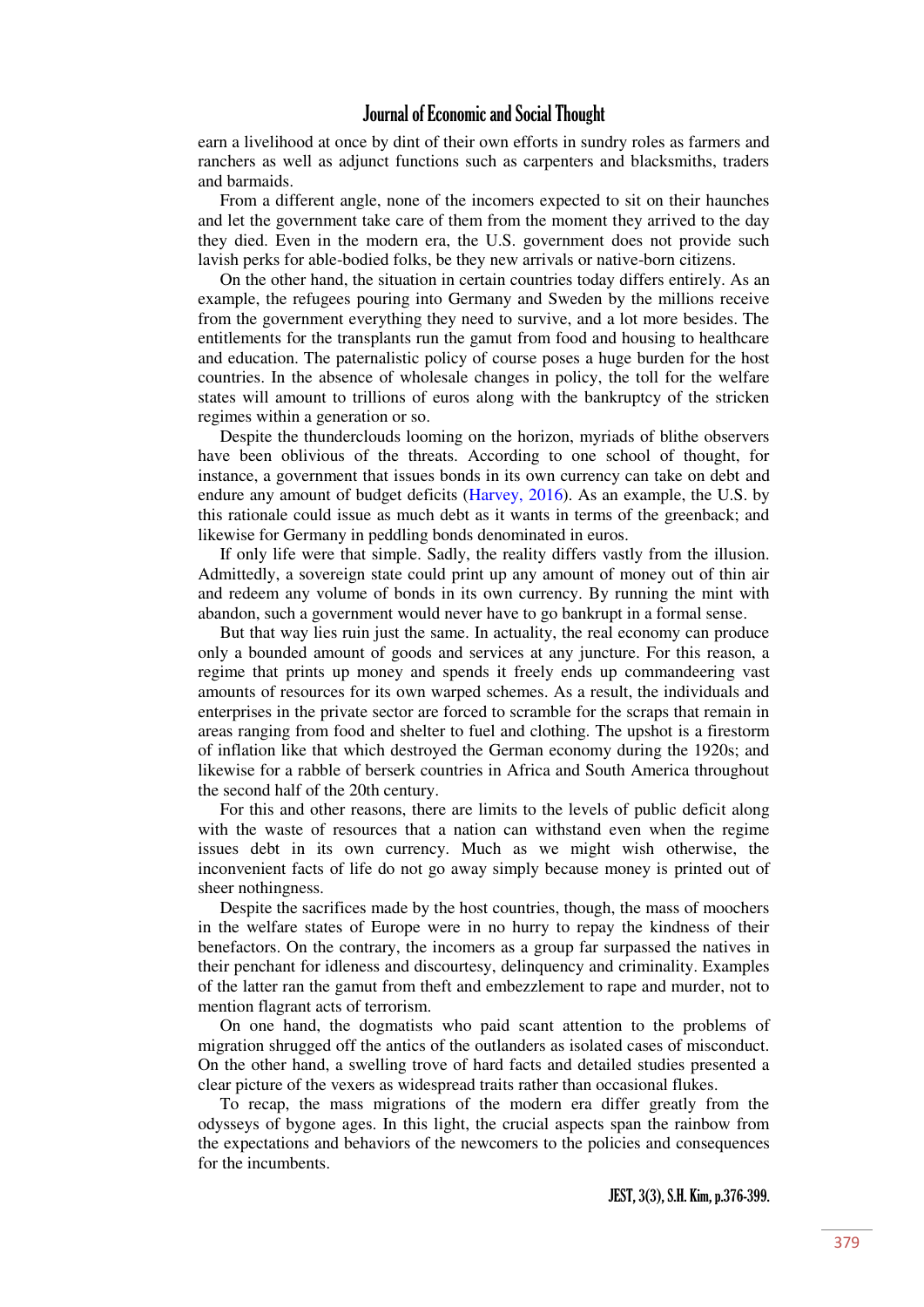# **3. Hash of Multiple Cultures**

For a prudent society, the uptake of multiculturalism does not mean that a horde of outlanders has the license to trample the laws of the land and to impose its will upon the natives. That kind of wrackful behavior goes by other names ranging from subversion, insurgency and treason to terrorism, warfare and invasion.

First of all, the incumbents have the right to retain their customs rather than kowtow to the latecomers. This prerogative holds sway from a legal stance as well as a moral slant. For a second thing, the mass of political fugitives and economic refugees are actually running away from their own repellent societies caught in bogs of violence, poverty, or both. From a pragmatic stance as well as an ethical pose, then, the incomers ought to embrace the benign culture of the incumbents rather than the other way round. That is, the citizens of the host societies have the right as well as the obligation to maintain their existing way of life. Put another way, the fitting role of the hosts is to uplift the migrants rather than sink to their level.

Looking at the big picture, a showcase of delusion lies in the notion that a multiplicity of cultures always enriches the society. According to this credo, a diversity of mores expands the mind, bolsters the spirit, and fosters creative output. In this context, a difference of cultures could stem from a long-standing separation of communities as in the case of a couple of tribes kept apart since ancient times by a mountain range lying between the two. Or the disparity could spring from recent events, as in the likes of mass migration from a developing country to an advanced economy.

*Myth of Multiculturalism*. A jumble of cultures is beneficial and desirable regardless of the consequences for any group in particular or the society in general.

Once again, the U.S. serves as the poster child of multiculturalism. The nation has been peopled by immigrants from all corners of the world and has long served as a model of creativity and vitality. Ergo, the secret sauce has to lie in the mixup of cultures.

As it happens, though, the reality differs completely from the illusion. In the case of mass immigration in particular, the boons for the host society turn out to be scanty or nonexistent while the banes are diverse and copious. The outcomes of the negative kind span the spectrum from social discord and pervasive fear to rampant crime and economic malaise.

On the bright side, a diversity of viewpoints and customs can at times combine in a benign way whose positive effect is not only additive but synergistic. An example involves a designer with a pensive mindset who joins hands with a marketer from an outgoing culture in order to craft a novel product and launch a vanguard venture. In that case, the duo of go-getters could well achieve heights of success that neither of them could attain on their own.

In line with this example, *multiculturalism of the right kind* involves the embrace of people from motley backgrounds who are willing to respect each other and make a concerted effort to work together to their mutual advantage. In the process, each party has to abide by the rules of the larger society in which they live. Unfortunately, the ground rules of social interaction and human decency seem to lie beyond the ken of the demagogues and politicians who clamor for the intake of illegal aliens by the millions.

In brief, multiculturalism of the wrong kind is contentious and disruptive, wrackful and undesirable, for all the parties involved be they newcomers or incumbents. For instance, the hasty intake of fractious migrants by the millions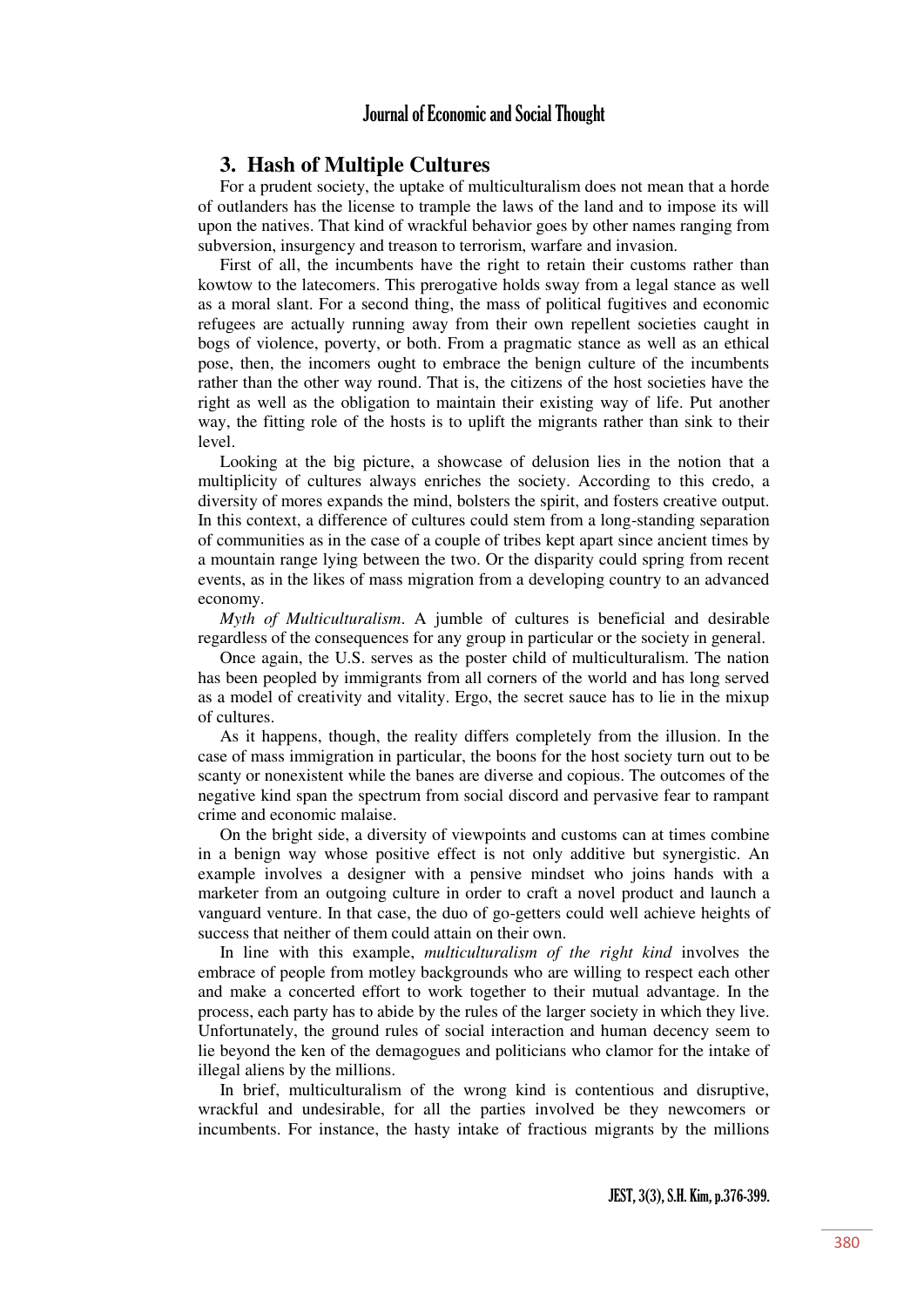results in lasting problems of discord, hostility and misery for the transplants and their descendants as well as the natives of the host country.

The destructive effects show up clearly in the vast swaths of alienation and lawlessness that mar the landscapes of Western countries. The immigrants and their offspring huddle together in ghettoes of their own making while committing all manner of crimes in far greater numbers than the natives. All too often, the misfits flounder in the grip of indolence and poverty, or even lash out and seek to destroy the very societies that at one point or other offered the outlanders the gift of sanctuary along with the opportunity to fashion a decent life for themselves.

#### **4. Fractured Nations of the West**

In the wake of mass migration, the incomers cannot help but replicate the dysfunctional cultures back home that they were trying to escape in the first place. The deadweight of provincial attitudes and unhealthy customs then keeps the transplants from fulfilling their potential in the host country.

Sad to say, but grubby behavior is the norm rather than the exception in the stultifying cultures of the world. The shabby customs of this kind run the gamut from rank corruption and flagrant nepotism to rampant chiseling and pervasive mistrust. The tawdry state of affairs is a larger version of the prisoner's dilemma in which an atmosphere of distrust prevents the participants from working together to their mutual advantage.

From a larger stance, suppose that a handful of people were to abide by the letter as well as the spirit of an accord. Thanks to the forthright behavior, all the players would end up with better payoffs compared to the short-sighted bent in which each trickster tries to pursue only their own interest at the expense of the others.

The actions and outcomes of the players differ wholesale in a collaborative setting. In a healthy milieu, each party acts as if the other participants will abide by the joint accord – unless and until proven otherwise. In line with this scenario, a culture of trust throughout the population is a vital form of social capital. In fact, it seems fair to say that the virtual resource is the main factor that differentiates the nations of the world lying at disparate levels of economic development.

To be precise, social capital refers to the ensemble of personal networks along with the panoply of shared norms, values and understandings that facilitate cooperation amongst the actors. The benign customs of the society include a code of conduct – whether in explicit or implicit form – coupled with a communal spirit that promotes trust and enables people to work smoothly to their mutual advantage.

On a cautionary note, though, a crusty set of rules and constraints can easily hamper a community instead. For instance, a group of immigrants may form a tight network of internal bonds along with heavy reliance on relatives and other people of the same ethnicity. In that case, the bondage of close ties within the group prevents the members from reaching out to other folks beyond their narrow circle. In other words, the inward-looking group fails to forge strong links with the external community and thus prevents itself from participating in full measure in the life of the society at large.

Moreover, the narrow mindset is often conveyed from one generation to the next. In that case, the secluded group turns into a tribe of "eternal outsiders" who are excluded from the wider society [\(Keeley, 2007,](#page-23-4) p. 104). One consequent of the seclusion is a self-made shackle on cultural adjustment as well as economic advancement. A second, and related, fallout is a sense of exclusion along with the fester of alienation and resentment against the natal population. From time to time,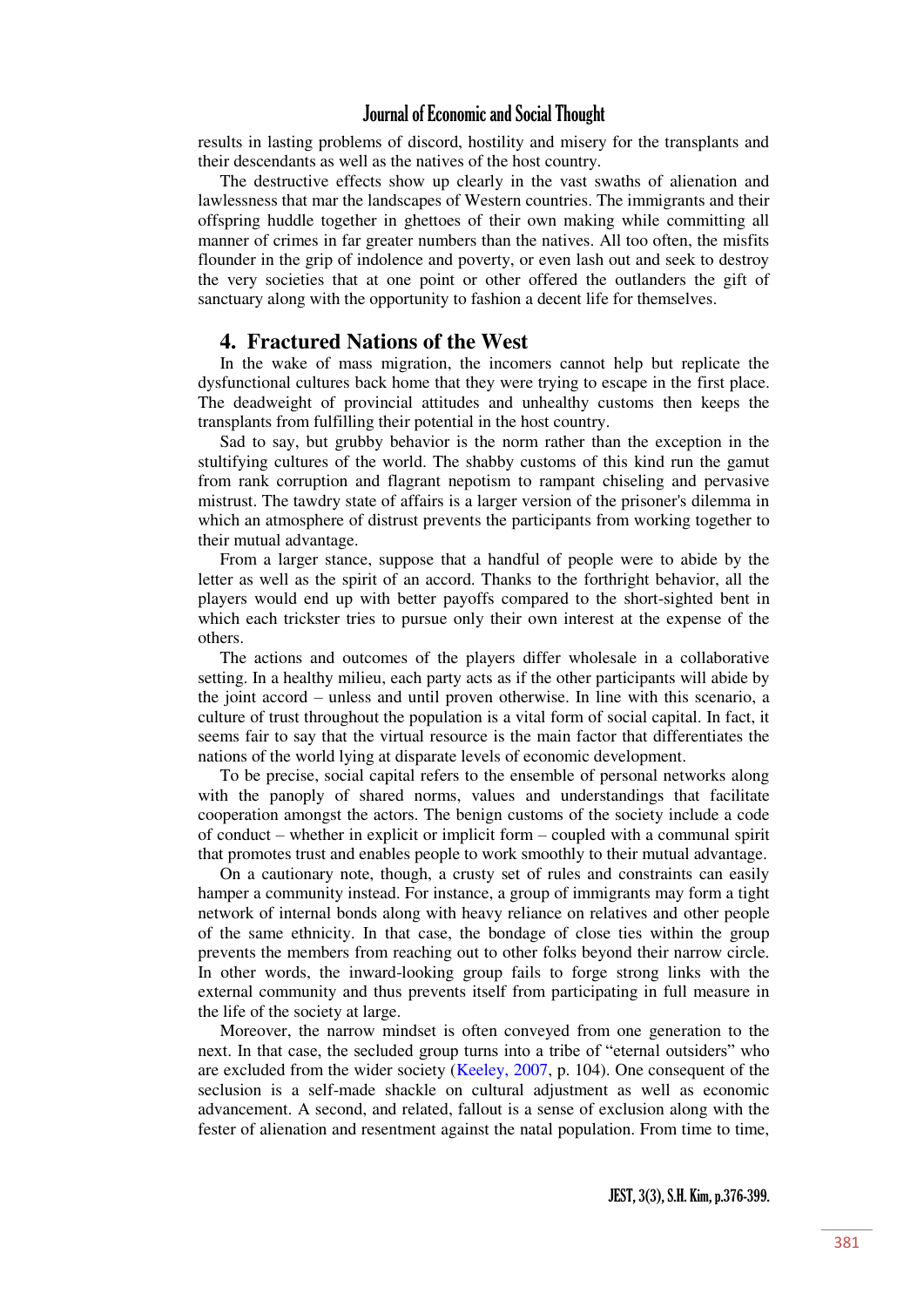the simmer of discontent boils over into a splutter of radicalization to the point of express violence including terrorist activity and mass murder.

Looking at the big picture, the panoply of shared beliefs plays a fundamental role in the development of any society in diverse ways ranging from democratic institutions to economic structures [\(World Values, 2015\)](#page-24-0). An example of divergence within and betwixt cultures lies in a difference of rights, whether *de jure* or *de facto*, according to a person's gender. From a pragmatic stance, a society that restricts the opportunities available to women will have to make do with only half of the nation's pool of brainpower.

On the other hand, the driving forces of knowledge and ingenuity lie at the heart of economic growth and national income in the modern era. If the culture at large prevents the womenfolk from participating in the workforce in a meaningful way, then the economy can operate at only a fraction of its productive capacity. In that case, the backward custom will by itself ensure that the society cannot fulfill its potential.

#### *4.1. Snare of Alienation and Crime*

In dealing with the challenges of migration, a host of myths trip up the newcomers and incumbents alike. According to a primal fable, living in a given country will by itself imbue an immigrant with the social skills needed to integrate fully into the society at large.

Unhappily, though, the reality differs entirely from the delusion. To wit, an inrush of migrants in droves condemns the newcomers to a life of isolation from the native population. In that case, the throng of outsiders have scant opportunity to acquire the social skills needed to flourish within the host country. For this reason, a government that admits migrants in droves does not do anyone any favors in a material way.

To bring up a different but related issue, a popular mantra asserts that immigrants of all breeds are as virtuous and law-abiding as the natives, no more and no less.

*Myth of Virtue.* Migrants of all backgrounds are as upright and conscientious as the natives.

Unfortunately, this shibboleth belies the dictates of common sense as well as hard facts. More precisely, an overwhelming body of evidence has shown that the hoary fable strays far from the reality. As an example, comprehensive studies in Sweden have revealed that violent crimes such as rape and murder can be traced to immigrants at rates which are at least four times as high as the corresponding figures for the natives [\(Martens & Holmberg, 2005\)](#page-23-5).

From another angle, dashing off to a remote country is a standard ploy for evading the law. For instance, a predator might flee their native country when they face the imminent threat of getting caught, or otherwise venture abroad in search of fresh prey. A renowned example lay in the cohort of Nazis who fled to South America in order to escape retribution from the Allied nations for the atrocities they committed in the throes of the Second World War.

Meanwhile a showcase in the modern era involves a couple of countries in Asia. According to the authorities in South Korea, local criminals have a way of bolting to Vietnam after committing their dastardly deeds despite the rigorous check of passports for all travelers going out of the country as well as those coming in [\(Kim,](#page-23-6)  [2015\)](#page-23-6). In particular, anyone who wants to leave Korea is checked against a central database in order to assess their right to leave the jurisdiction. The dodgers, however, have a way of slipping through the barriers even in the face of stringent controls upon departing Korea as well as entering Vietnam.

As a countermeasure against the fugitives, the governments of both countries set up targeted bureaus within their jurisdictions. For instance, Vietnam established a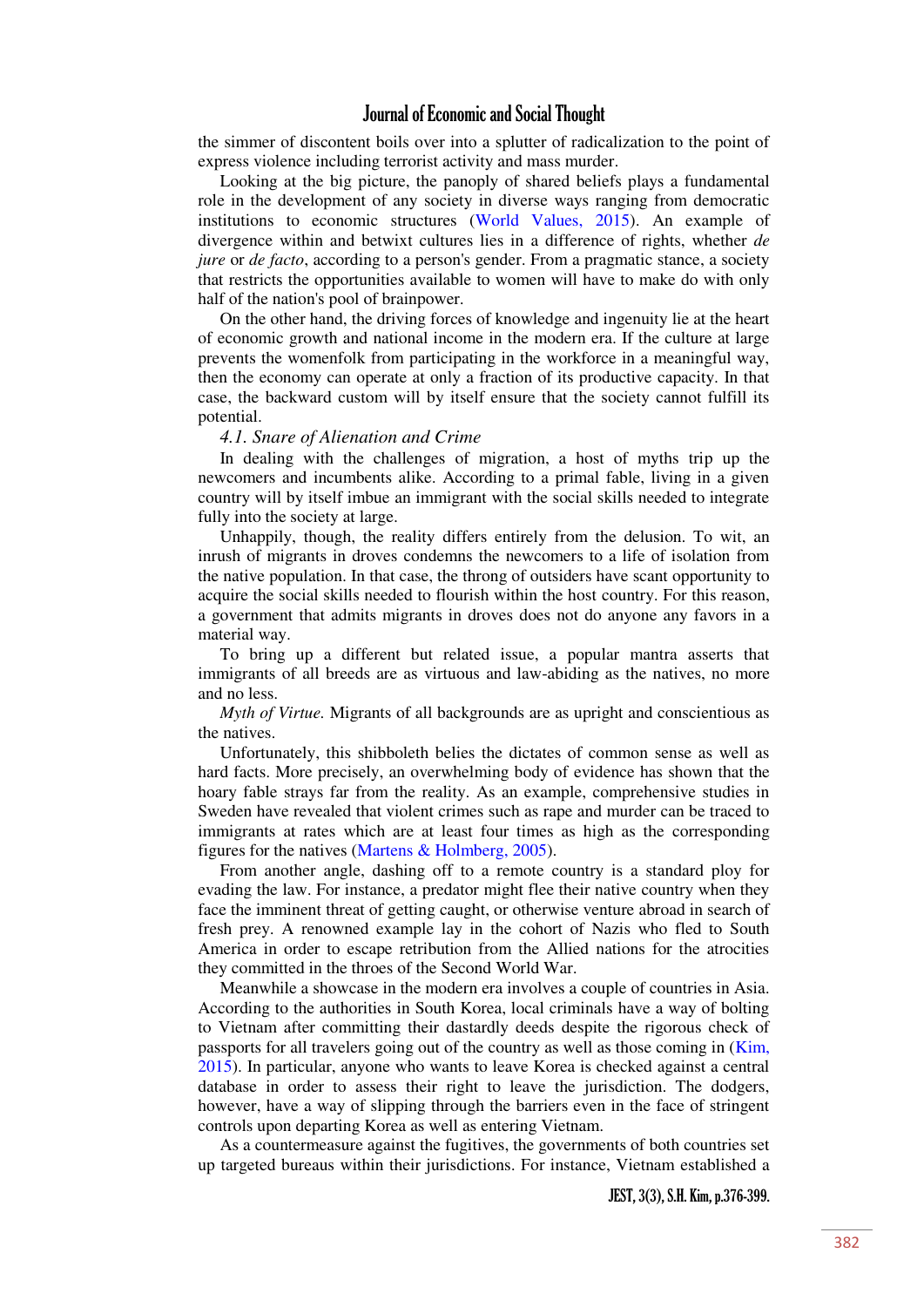Korean Desk in its police agency in order to handle cases involving Korean nationals in their roles as perpetrators or victims. And likewise for a special bureau in Korea whose mission was to tackle cases involving Vietnamese parties.

Looking at the big picture, neither of these countries found itself in a state of civil war or raging anarchy. Yet both states were hard-pressed to catch the outlaws who crossed their borders with impunity. What, then, can we infer about the movements of felons, madmen and other misfits going in and out of war-torn countries such as those in the Mideast or Africa? It should be clear that a drove of refugees from any country is apt to contain a plethora of unsavory characters who belong in prison cells or insane asylums rather than refugee camps, let alone civil societies.

#### *4.2. Mire of Mental Illness*

A standard practice in the armed forces is to screen the applicants and weed out the candidates marked by questionable levels of mental equilibrium. Moreover, the individuals who do pass the tests and enroll in the training program are steeled against the rigors of warfare through an extensive regimen of psychic indoctrination, virtual simulation, and tangible exercises over the course of months or even years in some cases. Despite the safeguards of prior screening and prolonged preparation, however, many a soldier comes back from a stint in a war zone suffering from a heap of mental disorders and emotional problems.

By comparison, what can we say about the throng of civilians who face the horrors of warfare without any form of mental conditioning or emotional preparation in advance? Even in the relative safety of a nation at peace, an individual who is assaulted or kidnapped for just a few hours or days may well suffer from the traumatic experience for decades afterward.

Given this background, what should we infer about the myriads of souls in a war zone who have been living in constant fear of maiming and torture, rape and murder, for months or years? Many of the people who underwent the ghastly experience – whether they endured the assaults in person, watched from a distance, or merely faced nightmares of such atrocities – are bound to grapple with a slew of mental snags and emotional snares.

From a different angle, consider the corps of Muslims who travel to the Middle East by the thousands in order to fight alongside the Islamic State and other militant groups. The transplants then return to their countries of citizenship, often ready to engage in criminal activities including terrorist strikes. By interviewing such returnees, the intelligence agencies of Europe have estimated that some 20% of the belligerents had already been diagnosed with mental illnesses even before they left for the Mideast [\(Eichenwald, 2016\)](#page-23-7).

It seems reasonable to presume that the prevalence of psychosis is comparable in other groups of people who willingly take up arms and participate in violent sprees by way of pillage and rape, murder and terror. Such crimes are par for the course in war-torn countries racked by civil strife in guises ranging from occasional outcrops of random lynching to systematic programs of ethnic cleansing.

As we noted earlier, the people exposed to wanton violence or even the threat of such often suffer from a clutch of mental and emotional problems for many years or even their entire lives. That much is true in a slew of contexts ranging from haphazard abduction in a peaceable society to comprehensive genocide in a war zone.

Given this backdrop, the foregoing tally of psychopathy amongst the rebels who dashed off to join the militant groups in the Mideast has to be a severe underestimate of the actual state of affairs after they return from the war zone. Moreover, the belligerents who sought out danger of their own accord were prepared to some degree for the travails to come. But the same cannot be said of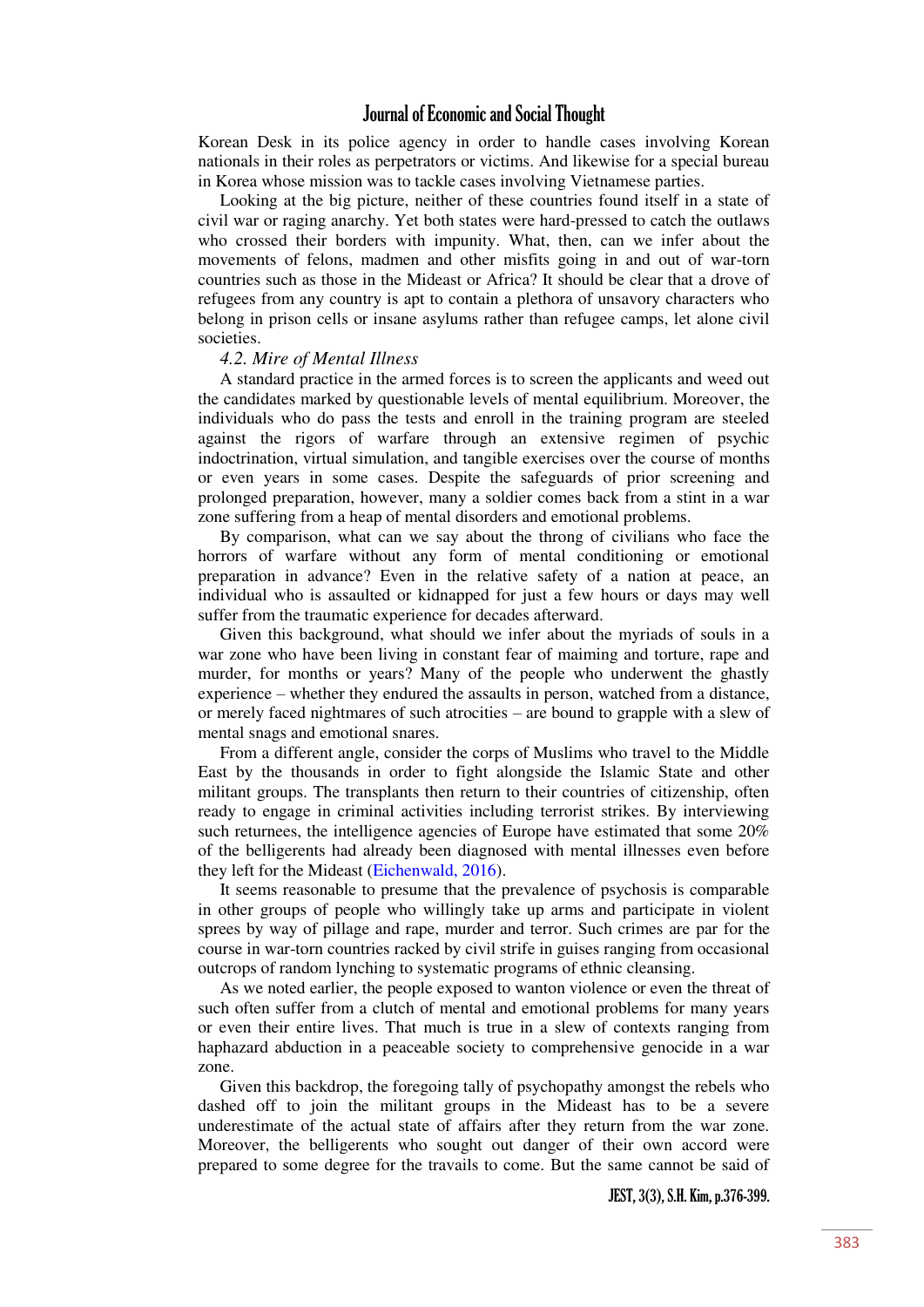the millions of innocents who were thrust into a whirlwind of violence in their homelands through no intent or desire of their own.

In that case, we may infer a couple of things. Firstly, it seems reasonable to reckon that the estimate of 20% for the incidence of psychiatric disorders among the belligerents prior to their departure for the Mideast has be a gross understatement of the corresponding rate after the survivors return from their harrowing experience: a relentless regimen of inculcation in extremism, rancor and violence by the radicals in tandem with the ensuing acts of brutality. An example of the latter lies in the murder of innocent civilians by the militants or the cutdown of fellow insurgents during firefights.

Moreover, the mass of non-combatants who were never prepped in advance for the rigors of warfare are apt to suffer even more from the atrocities they faced in person, heard from other victims, or observed from a distance. As a result, the incidence of mental and emotional problems amongst the refugees is apt to be far greater than the sober estimate of 20% amongst the self-selected fighters before they left for a war zone of their own volition.

In this grim environment, a sweeping premise that migrants of all breeds are stable and well-adjusted flouts the reality and represents a dereliction of duty by the policymakers of the host countries. Instead, the sensible tack for any government lies in the opposite direction; namely, an express recognition that every drove of vagrants is bound to harbor a multitude of criminals and psychotics regardless of their claims about being sane and upright folks who are simply fleeing a cyclone of violence in their homelands.

#### **5. Tidal Wave of Migrants**

As a baseline for comparison, the U.S. population has for generations been growing at a measured pace of around 1% per annum. In line with this trend, the headcount was rising by some 3.2 million people a year by the middle of the 2010s. Part of the upgrowth came from the influx of immigrants in general – including the relatives of recent recipients of residence permits – along with a stream of fresh refugees in particular.

On one hand, the U.S. government eschews a rigid quota on the number of incoming asylees. On the flip side, though, the regime does not go out of its way to attract refugees. For instance, the state refrains from pampering any residents be they refugees in particular, immigrants in general, or even native-born citizens. For the most part, the denizens have to look after themselves rather than live on handouts from the government. The dearth of freebies goes a long way toward explaining the modest number of refugees in relation to the size of the pre-existing population.

Even so, the asylees who are accepted into the country end up as permanent residents before long. In this way, the refugees form part of the incoming stream of migrants as a whole. At the dawn of the millennium, the number of immigrants to the U.S. hovered around 1 million per year. For instance, a cohort of 990,553 people obtained legal permanent residence in 2013 [\(Homeland, 2014\)](#page-23-8). In the same year, the total population of the U.S. was a tad over 316 million [\(Census, 2016\)](#page-23-9). Based on the latter two headcounts, the intake of immigrants came out on average to 3.2 persons per thousand inhabitants.

In 2013, Uncle Sam accepted applications from 84,400 refugees [\(High, 2015\)](#page-23-10). As a result, the number of asylees processed as a fraction of the existing population amounted to 0.27 per mil. Based on the foregoing tallies, we can get some idea of the proportion of refugees in particular to immigrants in general. The ratio in question came out to 0.0852. That is, the asylees accounted for some 8.5% of the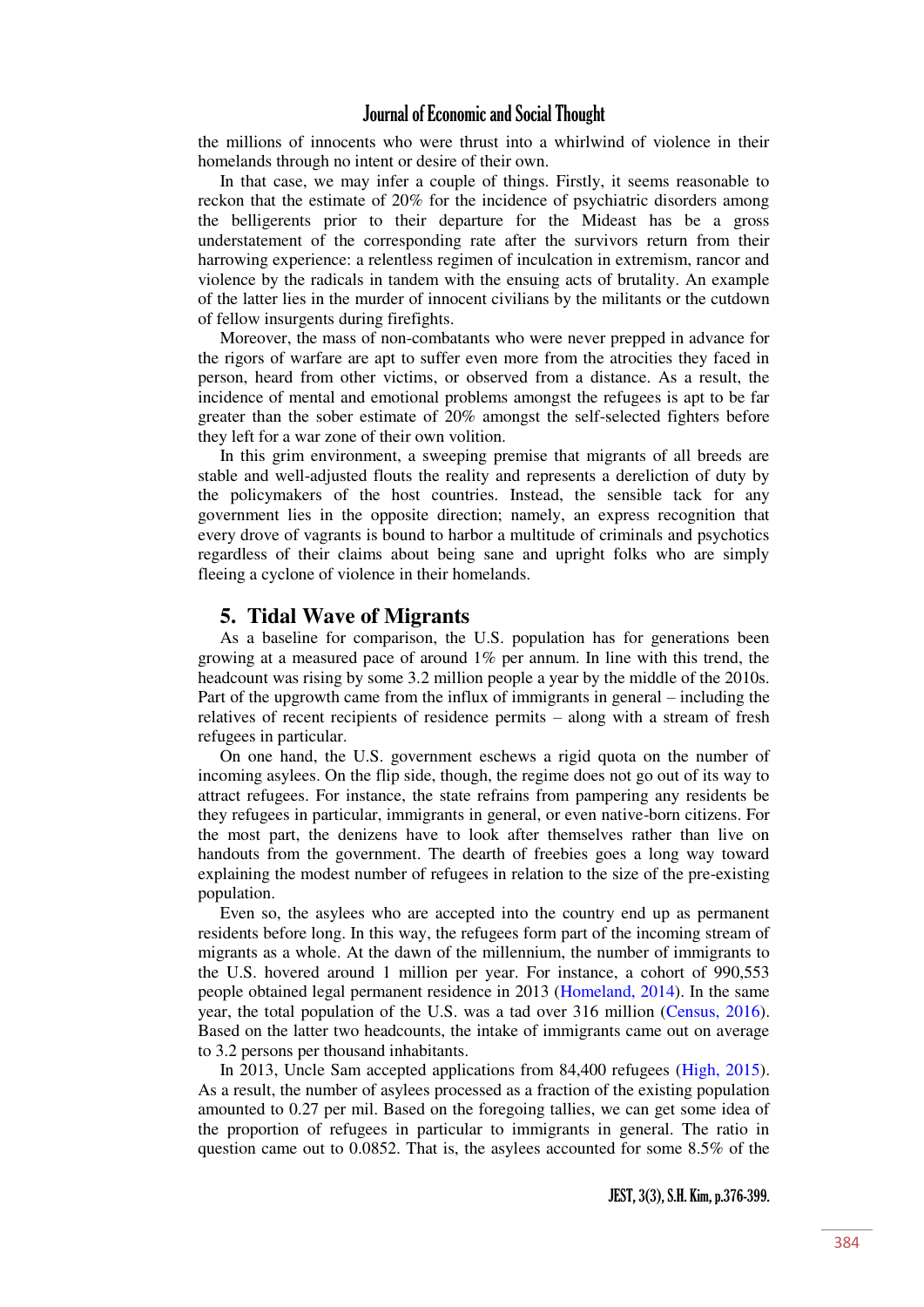total influx of immigrants. Put another way, the inflow of refugees – despite an upsurge in numbers during the early 2010s – amounted to just one-twelfth or so of the overall stream of immigrants gaining permanent residency in the U.S.

As we have seen, Uncle Sam maintains firm control of the type and number of individuals that it admits. And only a small troupe of refugees, after thorough screening, are included in that select group. In this respect, at least, the U.S. government is no fool. Sadly, though, the same cannot be said for the welfare states of Europe.

#### *5.1. Showcase of Germany and Sweden*

To spotlight the problems of mass migration, we turn to the hubbub in Europe in the springtime of the  $21<sup>st</sup>$  century. Among the rich countries of the world, Germany accepted the largest number of migrants – in terms of absolute figures – in line with its policy of welcoming all refugees who entered the country by any means whether legal or not. As an example, the open-door scheme resulted in a stampede numbering more than a million migrants in 2015 alone.

Another exemplar lay in Sweden, which accepted an inrush of refugees at a stupendous rate. More precisely, the Scandinavian country led the rich nations of the world in terms of new arrivals as a fraction of the existing population. By the end of 2015, a torrent of migrants were flooding into the country at a rate of 10,000 people per week. In one of the major offices dealing with the foreigners, for instance, the number of staffers had to be expanded from 30 to 130 workers within two years in order to handle the upsurge. But even this ramp-up was inadequate to the task at hand. The staff members often toiled until 11 p.m. during the workweek and had to slave away on weekends as well. To cope with the tsunami of refugees, the Swedish army also had to swoop in and take over some the workload in processing the paperwork and caring for the newcomers [\(Kingsley, 2015\)](#page-23-11).

The inrush of a myriad refugees each week amounted to a rate in excess of half a million per year. To get a handle on the scale of the onslaught, we note that the entire population of Sweden in late 2015 was a mite over 9.8 million [\(Statistics,](#page-23-12)  [2016\)](#page-23-12). In that case, the upsurge amounted to a yearly rate in excess of 5% for the nation as a whole.

Moreover, the bulging figures did not even include the legions of newcomers who entered the country armed with legal credentials. An example of the latter lay in the relatives of recent immigrants, including asylees, who had just received their residence permits. Another sample concerned an expat working for a global company. A third instance involved an entrepreneur who managed to convince the Swedish authorities in advance of their ability to run a profitable business on their own, including a track record of a couple of years of successful operation in the prior country of residence.

Over the previous year, Sweden's population in toto had grown by a tad over 1%, which was roughly the same as the pace for the U.S. The headcount expanded despite the fact that the birth rate within the natal population in each of these countries was insufficient to maintain a stable population. In other words, the increase in headcount for the newcomers and their offspring surpassed the net gain in population whether in terms of absolute numbers or relative figures.

From a different angle, the overall growth in population of around 1% for Sweden surpassed the corresponding rate for Britain which in previous decades had a custom of racking up the biggest numbers in Europe. For instance, the population of the United Kingdom was a little under 61 million in 2006 but reached nearly 65 million by 2015. Based on these headcounts, the overall rate of growth over the span of nine years was a mite over 6.8% in total. Put another way, the compound rate of growth came out to some 0.74% per year on average.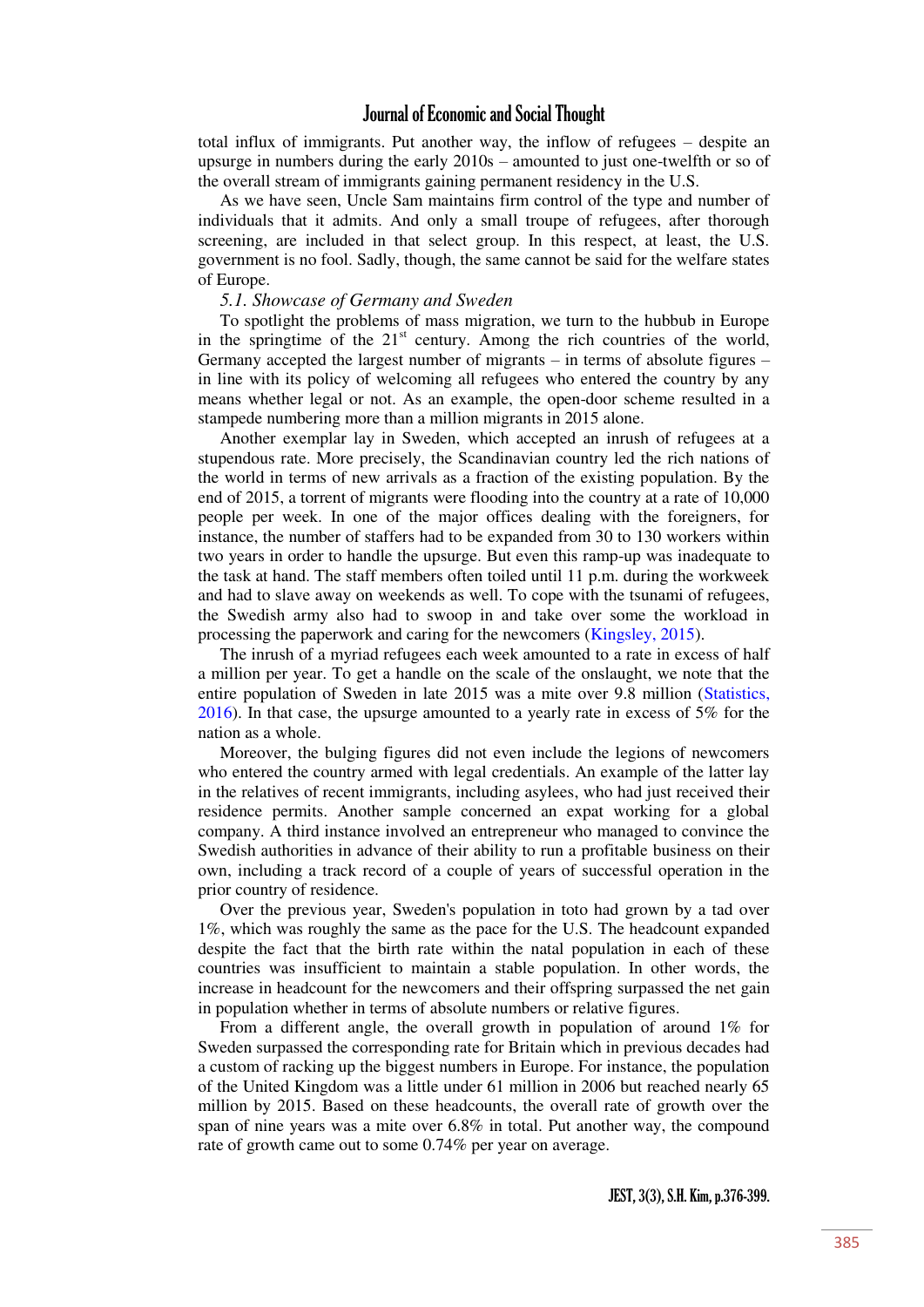The latter figure was unusually large among the nations of Europe. As a backdrop, we note that the 28 countries which comprised the European Union in 2015 harbored a population of a little more than 508 million. By comparison, the pertinent figure back in 2006 was a jot over 496 million [\(Eurostat, 2015\)](#page-23-13). Based on these numbers, the cumulative increase for the EU came out to 2.4% over the entire stretch, or a compound rate of growth of some 0.27% per annum. Simply put, Europe as a whole was hardly growing at all.

On the other hand, the story differed entirely for a few countries as in the case of Sweden. Unfortunately, a hike in population of 5% or more in short order is bound to throw a boulder into the fine-tuned meshwork of an advanced economy. The smashup would ensue even in the case of a stingy government such as the U.S. which does not shower incoming asylees with mounds of freebies, let alone a welfare state like Sweden or Germany which pampers the newcomers to excess.

As we have seen, the migrants were pouring into the Scandinavian country at a rate in excess of half a million per year. Granted, the rate of influx would vary from one year to the next, or even from day to day. Even so, the small nation was slated to admit more than a million refugees within a matter of years. In relative terms, an inrush of 1 million asylees would swell the pre-existing population by 10 percent.

To provide a bit of perspective, we note that the next wave of 1 million transplants would outnumber the extant population of Stockholm, the biggest city in Sweden and the fastest-growing metropolis in Europe at the time. Even at the turn of the millennium, the town was already bursting at the seams thanks to the crush of immigration. The panoply of infrastructure creaking under the weight of out-of-control migration led to diverse problems ranging from acute shortages of housing and dizzy rises in the cost of accommodation to excessive crowding on public transports and protracted waits for medical treatments.

Every refugee accepted by the free-spending state posed a hulking burden over the short term as well as the long range. To bring up a small example of the bulging cost, Sweden in 2015 had to scrounge up additional funds amounting to 4 billion euros in order to finance the initial phase of accommodating the newcomers. As a result, meeting the immediate needs of the refugees by itself entailed a tab of 7 billion euros for the small nation in 2016 alone [\(Businessweek, 2015\)](#page-23-14).

To add to the drubbing, Sweden was doomed to suffer a lot more over the long haul. Every refugee welcomed into the country received a windfall for life in a host of ways ranging from living stipends and paid accommodation to free healthcare and priceless education. The latter benefit took the form of zero tuition at all levels of instruction in addition to cash stipends for students including those enrolled in college programs and graduate studies. In the absence of radical changes, Sweden was on track to go bankrupt within a few decades.

By the autumn of 2015, a swelling throng of Swedes felt the need to curb the tidal wave of migrants. Even then, however, the government was loath to take any serious action. As a sop to the concerned citizens, the regime did impose border checks in November 2015 on all travelers coming into Sweden. But the scheme turned out to be a mere charade. When a police officer came upon a refugee, the foreigner was escorted aside and advised to apply for asylum in a formal fashion. While the paperwork was being processed, the applicant was furnished with a raft of freebies ranging from food and shelter to clothing and healthcare. Once the application was approved, the outlander received even better benefits such as permanent housing and cash stipends.

Despite the generous policies of the welfare state, however, the outlanders in Europe made scant effort to integrate into their newfound societies. One consequence was an upswell of lawlessness by the immigrants and their descendants in areas ranging from rape and murder to rioting and terrorism.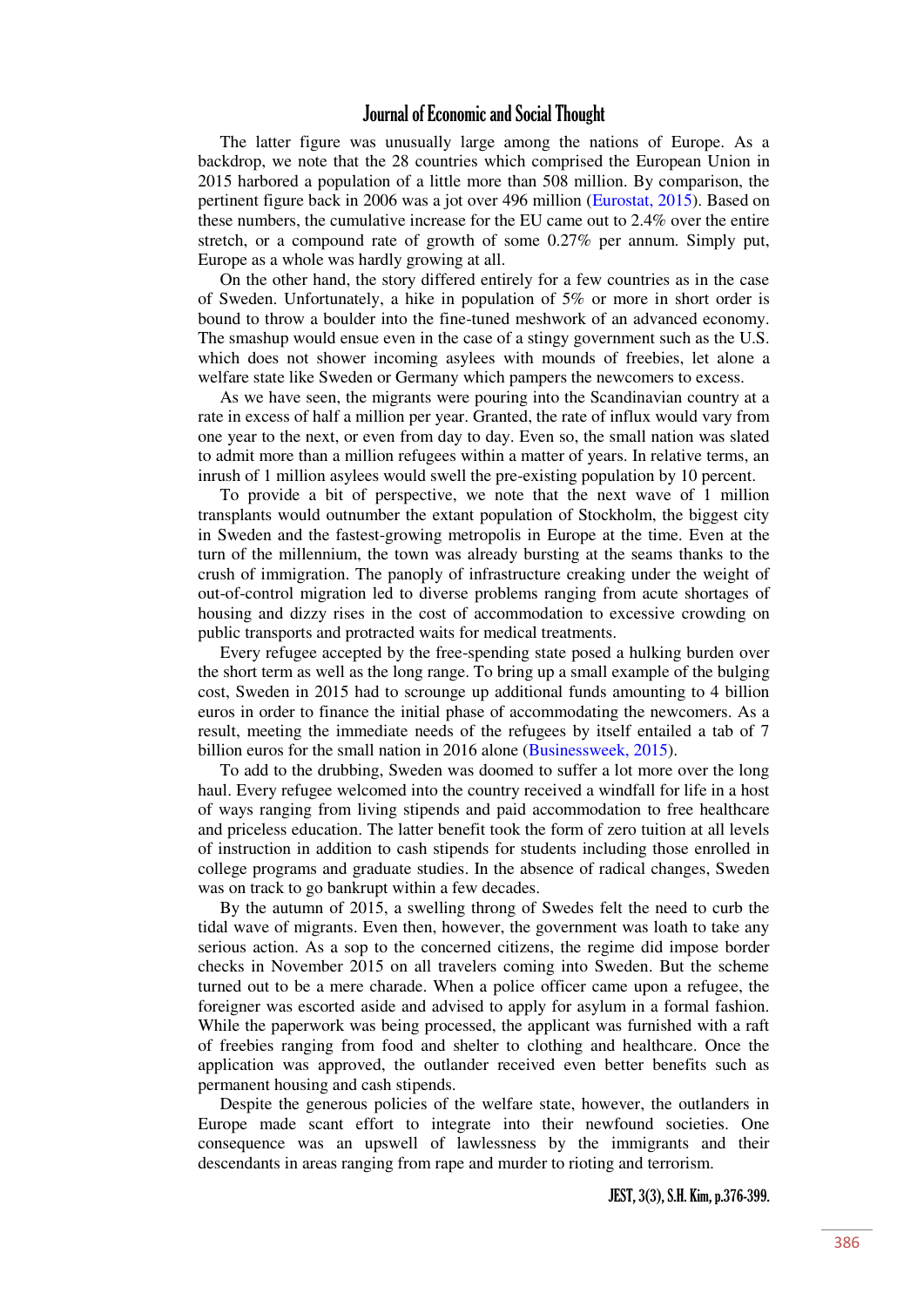#### *5.2. Raging Migrants of France*

A showcase of warring cultures lay in a series of clashes between the outlanders and the police within the city of Paris as well as the suburbs known as the *banlieues*. In fact, the disaffected souls often described themselves as soldiers in a "long war" against France in particular and Europe in general.

By the dawn of the millennium, France came to host the largest Muslim population in Europe. Among these were more than 5 million people from North Africa, Middle East, and West Africa stretching from Mali to Senegal. The transplants were heavily represented in northern Paris as in the case of the Barbès district. The latter enclave happened to be multicultural, but the hodgepodge did not mean that the atmosphere was congenial or tranquil, cosmopolitan or harmonious.

The Barbès precint was an unruly borderland that separated the banlieues – the dreary suburbs lying on the outskirts of the city – from the cheery environs of central Paris. The train station there was a popular hotspot for the youths from the badlands to hang out. For these folks, the city of Paris was both near and far: the metropolis lay just a few short steps away, but the life of the urbanite was as "inaccessible and far away as America" in terms of jobs, housing and lifestyle [\(Hussey, 2014\)](#page-23-15). As a result, the locality was a hotbed of hostility where the immigrant culture clashed with the mainstream society.

An exemplar cropped up in November 2005, when the violence in the suburbs even threatened to bring down the French government. The catalyst was a tussle between immigrant youths and police officers in the Parisian banlieue of Clichysous-Bois. As the fighting between the police and the banlieusards heated up, riots broke out in major cities across the country. The uprising led to the widespread use of the term "French intifada" by the media as well as the rioters themselves to describe the guerrilla war against the police in and around the cities of France.

The bedlam began after two men were electrocuted while trying to escape the police by running through a power station. This incident was followed by nearly a week of rioting every night including the torching of thousands of cars. When the violence spread to other towns and cities round the country, the French President declared a state of national emergency. During the crisis the ruffians set fire to more than 9,000 vehicles, dozens of public buildings, and a plethora of businesses [\(Chrisafis, 2015\)](#page-23-16).

The emergency measures endowed the police with special powers of arrest in addition to imposing curfews and conducting house-to-house searches. The repressive tactics of the government further inflamed the outlanders. One consequence was a series of blackouts across the country as rioting mobs wreaked havoc on power stations. Another move of the insurgents was to firebomb churches for the simple reason that they were not mosques.

The wreckers ran amok for two weeks before the mayhem began to subside. On the other hand, the firm response of the government during the crisis sowed the seeds of further discontent over the years to come. The violence had been fueled in part by the aggressive actions of the police coupled with the response of the Minister of the Interior who declared "zero tolerance" and vowed that he would clean the streets of the riff-raff. The belligerent tone, which was described as "clearly the language of war", further enraged the disaffected souls in the banlieues [\(Hussey, 2014\)](#page-23-15).

The riots that swept across France resulted in a number of unsavory lessons. For starters, the youths of the banlieues could flout the law and throw the government into disarray. Moreover the outlanders could battle the police at their leisure and win the fight to boot.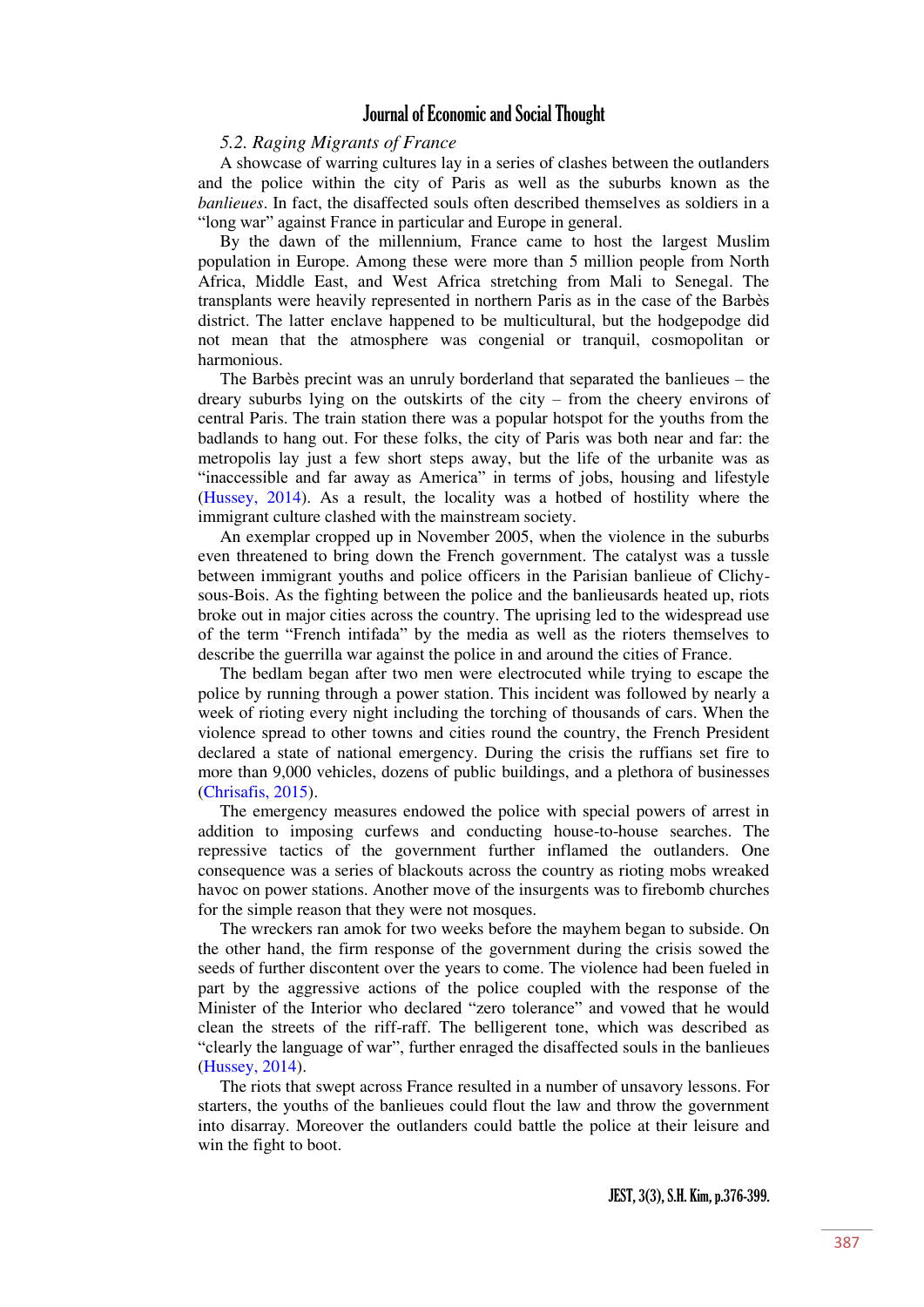In the wake of the traumatic incidents, the unrest in the banlieues continued to flare up from time to time. As a countermove, the French government enacted special measures and provided emergency aid to the seething districts for many years to come. Sadly, though, the largesse had scant impact on the plight of the dwellers [\(Chrisafis, 2015\)](#page-23-16).

An example in this vein was a residential complex in the district of Grigny, located to the south of Paris. The precint had been built as an architectural utopia in the 1970s, but a generation or two of habitation by the outlanders was all that was required to transform the once-gleaming wonderland into a shabby tenement. The complex turned into a model of discord and inequality where roughly half of the 13,000 residents lived below the poverty line. Meanwhile half the children quit school at an early age without obtaining a diploma. Moreover the ghetto was a haven for drug dealers and a no-go zone for police officers. In the lawless lands of the banlieues, even the public facilities provided by the government did not escape the wrath of the residents. As an example, the post office had to be closed down in 2014 in the aftermath of repeated break-ins.

One form of beneficence from the government was a massive program of refurbishment within the housing complex [\(Chrisafis, 2015\)](#page-23-16). Unfortunately, the initiative merely treated the symptoms without curing the disease. Looking at the big picture, a community can scarcely make any progress toward stability and safety, civility and betterment, in an environment where police officers are assaulted at will and public buildings are ransacked for sport. The dissolute culture of entitlement and self-pity, exploitation and aggression, has to change if there is to be a lasting improvement in living conditions.

Another mode of hostility took the form of mass murder through terrorist action. For instance, a blitz of coordinated attacks in Paris in November 2015 left 130 people dead and dozens injured. In the wake of the carnage, the Islamic State declared that it lay behind the salvo of bombings and shootings.

One of the organizers behind the Paris attacks was Salah Abdeslam, a 26-yearold French national born in Belgium. After four months on the run, the perpetrator was arrested only a few minutes' walk from his home in Brussels [\(British, 2016\)](#page-23-17). The outlaw's brother, Brahim, had been one of the attackers who blew himself up in the Paris incident. Given this background, the police should have kept a close watch on the suspect's old stomping grounds. Yet it took the authorities four months to discover that the fugitive was hiding in plain sight with the help of his family and friends. Such a lackadaisical approach to law enforcement in Europe gave the terrorists plenty of room to maneuver. In the larger scheme of things, the curio was not that crime of all kinds was so rampant in the blighted countries, but that it was no more pervasive than it actually was.

#### *5.3. Networks of Terrorism*

In addition to the specters on the economic front, the entire continent is vulnerable to the upsurge of crime along with its outreach to nearby countries. A showcase involves the overlapping networks of terrorism.

In this light, an example lay in Osama Krayem, a Swedish national who was arrested by the police in April 2016 for his role behind the suicide bombings in Belgium the previous month. The twin blasts at the Brussels airport and an underground station killed 32 people and injured hundreds of others.

Krayem was born in 1988 in Hama, Syria then moved with his parents and settled in the Swedish city of Malmo [\(Botelho, 2016\)](#page-23-18). An irony lay in the fact that Krayem in his youth was featured in a documentary in 2005 touting the value of sports in helping immigrants integrate into the local community [\(Alexander, 2016\)](#page-23-19). Unfortunately, a placid facade masked a shaky psyche below the surface: the troubled youth came to develop a fondness for petty crime and recreational drugs.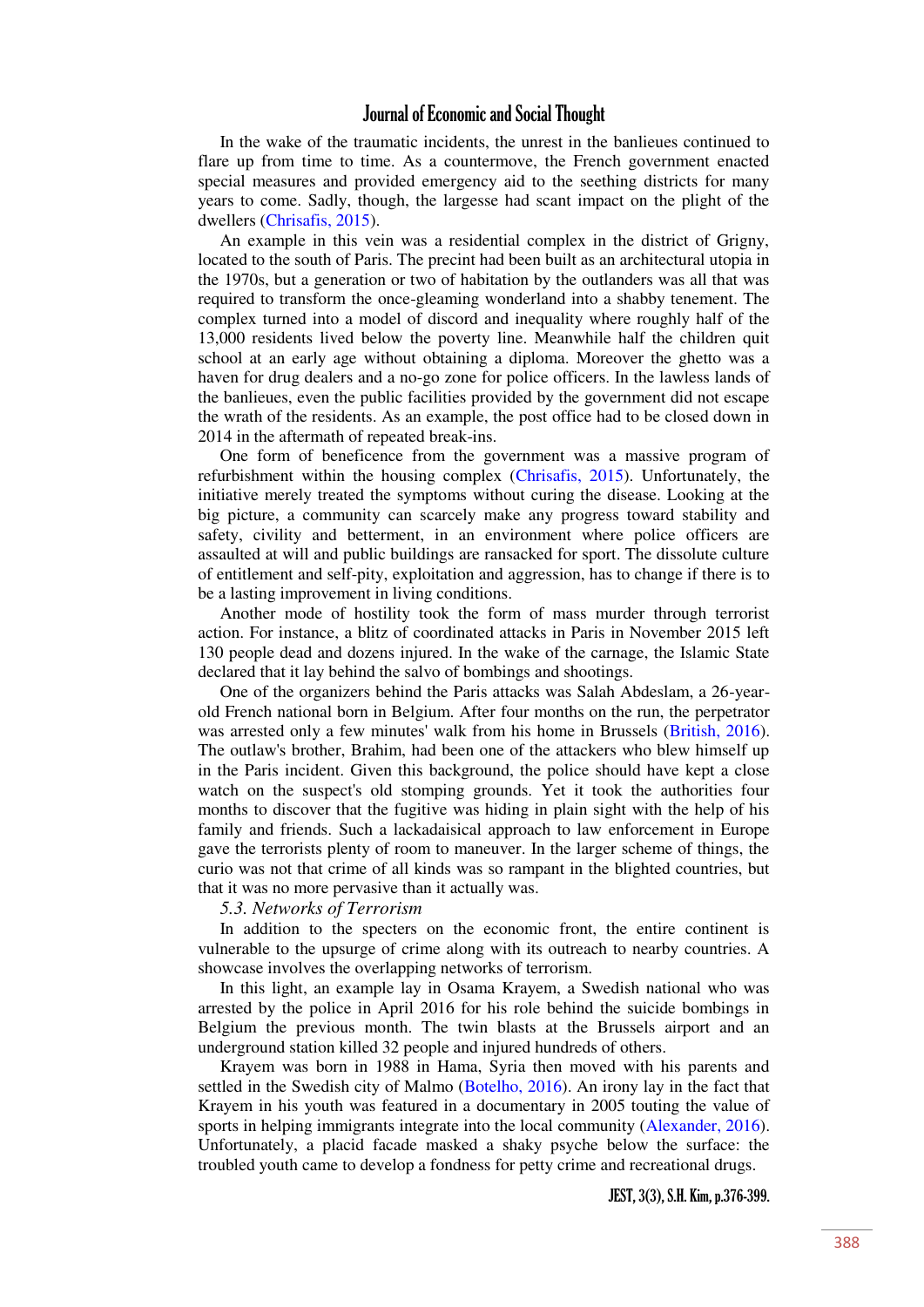In June 2014, the outlander vanished without warning from his adopted town. The renegade soon showed up in Syria where he posed for a photograph posted on Facebook while wearing a uniform and clutching a Kalashnikov assault rifle with a flag of the Islamic State appearing in the background. In September the same year, Krayem turned up on the Greek island of Leros while posing as a migrant and using false documents to register under the alias of Naim Al-Hamed. The next month he was picked up in the German city of Ulm in a car rented by Salah Abdeslam, one of the coordinators in the terror attacks in Paris in November 2015. As we noted earlier, Abdeslam himself was arrested in Brussels in March 2016 after a manhunt lasting four months following his participation in the strikes in France the previous autumn.

According to Magnus Ranstorp at the Swedish National Defence College, Osama Krayem was the product of a "now classic cocktail of social marginalisation" along with ideological radicalisation and criminal activity. The expert on radical Islamist movements also pointed out that Krayem was merely one example of the proven connection between the radicals in Sweden and Belgium [\(Branchereau, 2016\)](#page-23-20). From a larger stance, the events leading up to the attack in Brussels also cast a spotlight on the hookups between Swedish operatives and French terrorists along with their activities in Germany.

In line with this cameo, the continent as a whole finds itself in a single boat. For this reason, the mass of Europeans cannot simply unload their problems onto Germany, Sweden, or any other country and expect the pariahs to bear the consequences on their own. Rather, the entire continent reaps the wages of recrimination and disunity as shown by the outbreaks of terrorism at the dawn of the millennium.

To sum up, a tsunami of migration into an advanced society is a recipe for disaster for the host country as well as its neighbors. The precise outcome will of course depend on a host of factors ranging from the condition of the besieged nation and the provisions made for the outlanders to the size of the incoming multitude and the culture that drives their comportment. Despite the differences in detail, however, no reasonable amount of tweaking will alter the punch line: mass migration to the tune of millions at a stroke ends up disrupting the host society in a slew of ways. The wrackful effects range from the upthrow of alienation and the meltdown of public services to the upsurge of crime and the breakdown of civil society. The upshot is an outpour of grief and misery for the new arrivals as well as the natal population for generations to come.

#### *5.4. Fury of Permanent Outsiders*

As we saw above, the U.S. in the millennium takes a guarded approach to immigration in general and asylum in particular. However, even the restrained policy has been unable to do a satisfactory job of avoiding problems with the immigrants and their offspring.

An example cropped up with a killing spree in San Bernardino, California in December 2015. The strike was carried out by a married couple: the husband was Syed Rizwan Farook, an American-born U.S. citizen of Pakistani descent while his wife Tashfeen Malik was a Pakistani-born legal resident of the U.S. The couple stormed a party hosted by the health department of San Bernardino County for the sake of the staff members with whom Farook worked. Armed with handguns as well as rifles, the attackers shot dead 14 people and wounded 22 others. Both of the assailants then died in a shootout with the police [\(CBS/AP, 2016\)](#page-23-21).

According to the Federal Bureau of Investigation, the attackers were "homegrown violent extremists" who had been radicalized and inspired by terrorist organizations such as the Islamic State. The pair of perpetrators had been talking to each other about jihad and martyrdom even before they were engaged to be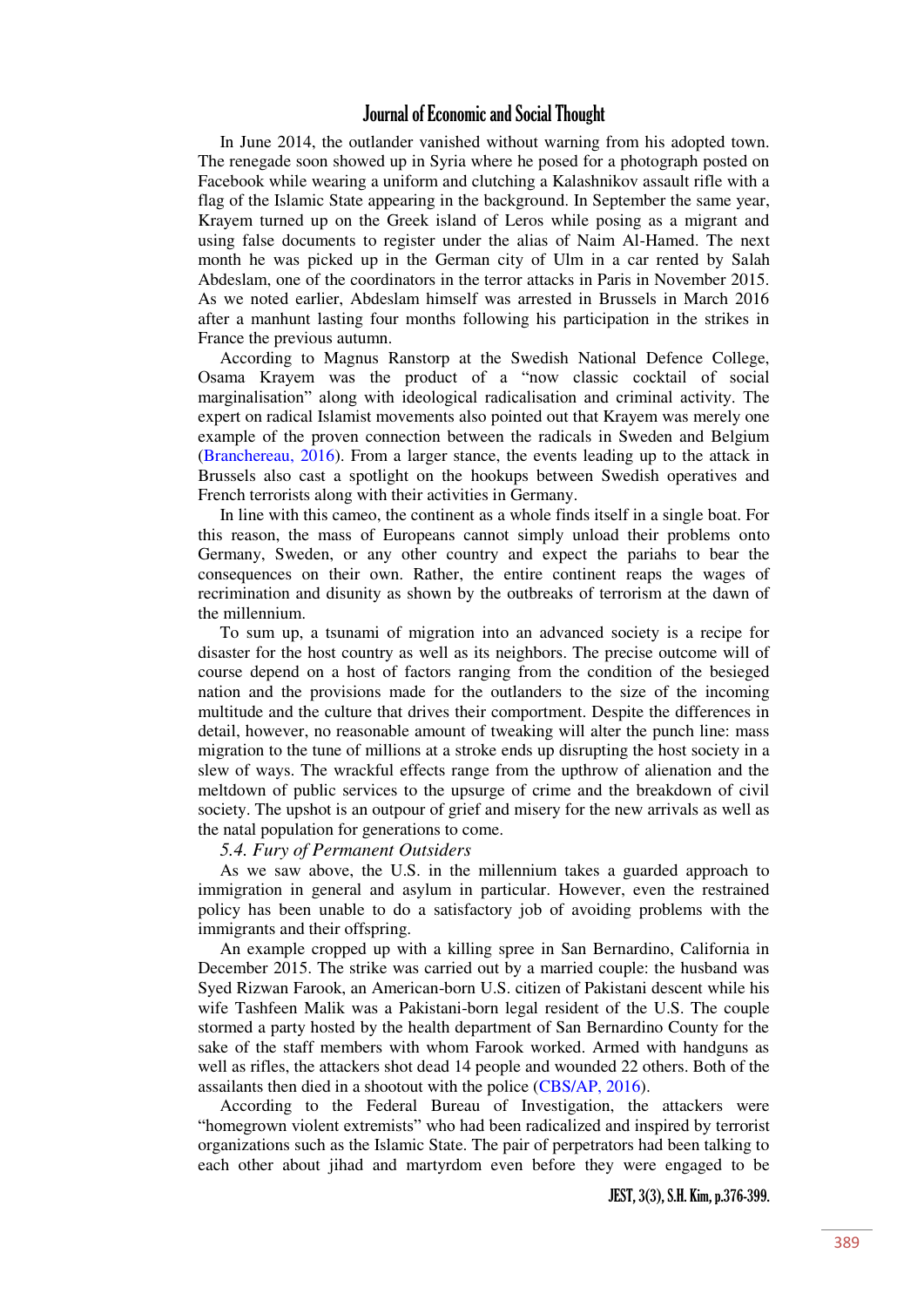married. The shooters reportedly spent at least a year preparing for the attack, including target practice and making arrangements in advance for the care of their child as well as Farook's mother [\(Karlamangla et al., 2015\)](#page-23-22).

In the wake of the incident, the FBI arrested a long-time friend of Farook named Enrique Marquez Jr.: a U.S. citizen and lifelong resident of California. Farook met Marquez around a decade earlier when they were neighbors in the city of Riverside near Los Angeles. The pair of plotters had drawn up plans for a couple of terrorist attacks in 2011 and 2012. One scheme involved bombing the cafeteria or the library at Riverside Community College. Meanwhile a second plot concerned a strike during the rush hour on the 91 Freeway, a major thoroughfare of the greater Los Angeles area.

To these ends, Marquez bought a couple of rifles along with explosive materials. On the other hand, the strikes planned for 2011 and 2012 were never implemented. Instead, the guns and explosives were put to work during the attack in San Bernadino a few years later. The smokeless powder obtained by Marquez was used in making pipe bombs which were emplaced in the conference room where the shooting spree occurred; but the explosives failed to detonate.

According to the FBI, the incident in San Bernadino entailed the worst death toll due to a terrorist attack on U.S. soil since the carnage of September 2001 [\(Hamilton, 2016;](#page-23-23) [Nelson, 2015\)](#page-23-24). Unfortunately, the grisly record would be topped just half a year later. In June 2016, an immigrant carried an assault rifle and a pistol into a gay nightclub in Orlando, Florida. When the shooting stopped, the mayhem amounted to 50 dead including the gunman plus at least 53 wounded. The assault was the deadliest incident of mass shooting in the United States and the worst act of terror in the country since 2001.

The gunman, Omar Mateen, was born in New York in 1986 to parents who had immigrated from Afghanistan. In 2009 the native-born outsider married a woman who had originally come from Uzbekistan. After four months together, however, the wife could no longer tolerate her abusive husband and decided to walk out. After the separation, the two parties lived in different parts of the country  $-$  as a result of which the divorce proceedings were drawn-out until the marriage was finally dissolved in 2011.

In the run-up to the attack on the nightclub, Mateen lived in Fort Pierce, a town located a couple of hours' drive to the southeast of Orlando. The FBI had been aware of the misfit for years. In fact, the Bureau conducted interviews in 2013 and 2014 after Mateen expressed sympathy for a suicide bomber; but the suspect was not deemed to be a threat to security at the time [\(Ellis et al., 2016\)](#page-23-25).

Prior to the shooting spree, the attacker had a "chilling history that included talking about killing people, beating his former wife and voicing hatred of minorities, gays and Jews" ([Alvarez et al., 2016\)](#page-23-26). During the standoff before he was shot and killed by the police, Mateen proclaimed his allegiance to the Islamic State, the terrorist group that operated in Syria, Iraq and Libya. As shown by his declaration, the gunman might have been born and raised in America but his heart and mind lay a world apart. In fact, he was more foreign and alien than the bulk of sane and peaceable folks across the planet.

#### *5.5. Willful Breaches of the Law*

The need for a cautious approach to migration applies even in cases where the incomers bear heaps of documents that seem to support their claims. For there is no sure way to confirm the authenticity of the paperwork forged in the chaos of a wartorn country. In a failed state, the shattered remnants of local authority have scant knowledge of the true state of affairs. In that case, the likelihood of a foreign agency being able to confirm the facts for real is negligible to none. Given this backdrop, a stampede of migrants is a godsend for legions of criminals, lunatics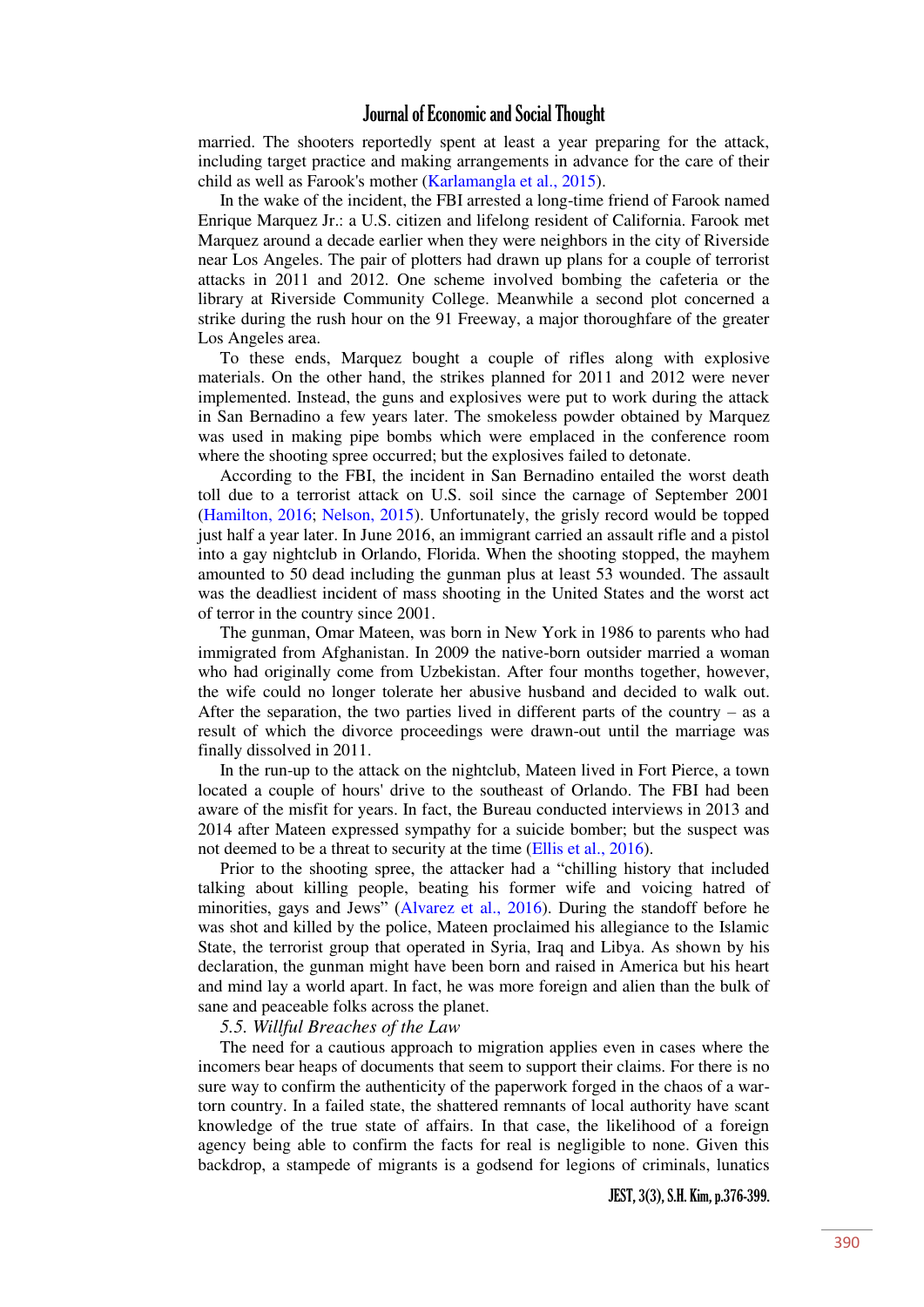and other misfits who want to start afresh. The sociopaths of this ilk span the rainbow from muggers and troglodytes to rapists and terrorists.

To bring up a different point, a besieged country should not consider an illegal migrant who evades the border patrols and sneaks into the country to be innocent until proven otherwise. On the contrary, a gate-crasher is ipso facto guilty of illicit entry into a sovereign nation whose citizens have an inalienable right to protect their borders against intruders.

To invoke a third and related point, any decision to enter a country by illegal means is a premeditated breach of the law rather than an accidental fluke. In fact, the mass of migrants spend months or years in advance in contemplating the journey while assessing alternate routes, saving up money, and rounding up provisions up to and including the purchase of false documents.

Once the scheme is set in motion, the connivers prosecute their plans over the course of weeks, months or years while tweaking their agenda on the fly in order to adapt to the latest conditions along the way. An example in this vein is the procurement of transportation services or surveillance information from smugglers who specialize in human cargo. A case in point is the schedule of border patrols, the location of motion detectors, or other security measures. The lawbreakers of this sort are precisely the type of people that a self-respecting nation would want to keep out completely rather than admit en masse.

Unfortunately, the politicians of Europe opted instead to let in the outlaws by the millions into the continent. Then the selfsame jokers wondered out loud why there was so much crime afoot in areas ranging from mugging and burglary to rape and terrorism.

In the larger scheme of things, the proper place for a refugee at the outset is a refugee camp. Having reached the sanctuary, many a genuine exile will be content to live there indefinitely in the hope of returning to their homeland after the rage of violence and anarchy dies down in due course. Meanwhile other runaways who wish to move on and settle in a different country altogether may apply for asylum and wait for the paperwork to be processed in an orderly fashion by some government or other that is willing and able to do a decent job of assimilating the transplants into the host society [\(Kim, 2016\)](#page-23-27).

In dealing with migrants, then, the proper stance is to consider every gatecrasher as the lawbreaker that they in fact are. This policy is especially apt in the case of a migrant who professes to come from a failed state for which there is little or no way for any agency, whether domestic or foreign, to authenticate the documentation ranging from the place of birth to the absence of a criminal record.

In these and other ways, the reality differs entirely from the myth of equally respectable cultures. In fact, the differences in morality are in general obvious and copious. As an example, a refined society does not sanction brutal customs such as cutting off the hands of a thief, or condemning an adulterer to death. By the same token, a progressive community does not persecute people for adhering to divergent religions, or commit acts of genocide on the basis of ethnicity.

Despite the gulf in morals and customs, the mass of private citizens as well as public officials usually act as if the disparities were superficial and immaterial. For instance, the welter of caustic traits in a stunted culture are illustrated by the seedy customs that prevail in the government bureaucracy. An showcase involves the widespread practice of public officials for tormenting hapless citizens and demanding bribes – whether to leave them alone on one hand, or to issue approvals for pointless items of paperwork on the other. Another exemplar is an entrenched clique that keeps the nation as a whole in a perpetual state of poverty through a glut of corruption which repels the legions of foreigners who travel the globe in an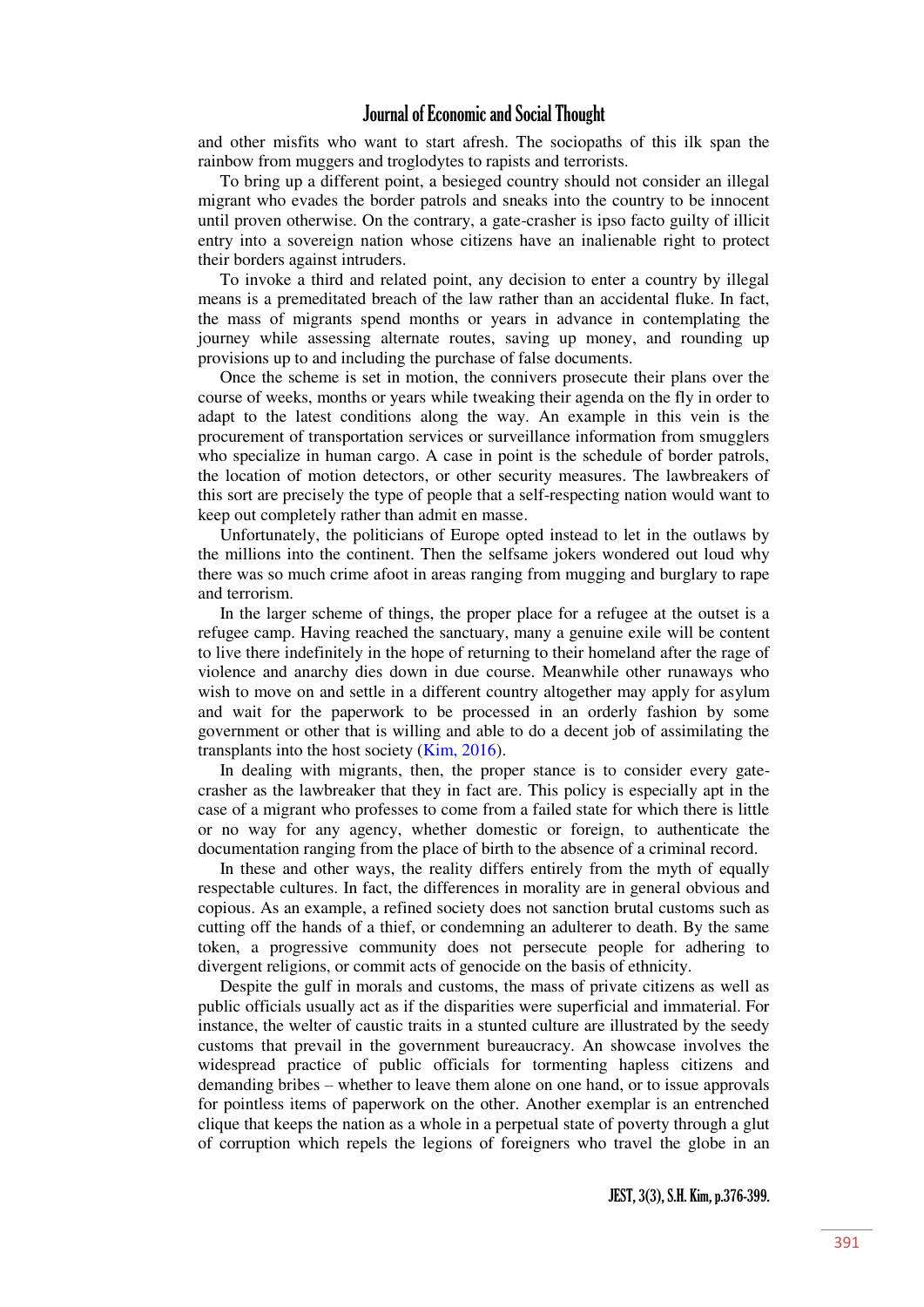endless search of opportunities to put their bounty of knowledge and capital to good use.

#### *5.6. Systematic Bilking of Rich Countries*

In the modern era, the bulk of migrants to Europe have been economic hustlers rather than political exiles. In 2016 the Dutch politician Frans Timmermans, in his role as the first vice president of the European Commission, explained the scope of the problem: according to official data by Frontex – the public agency in charge of protecting the borders of the EU – some 60% of all asylum seekers were impostors rather than actual refugees fleeing war or persecution [\(Holehouse, 2016\)](#page-23-28).

The flimflam was showcased by myriads of economic fugitives who came from stable countries such as Morocco or Tunisia rather than war-torn lands as in Syria or Iraq. Given their origins, the bulk of the migrants had no right to asylum. Yet many of the impostors made their way to Turkey in order to insinuate themselves amongst the droves of exiles from the Mideast who were gunning for Europe.

Despite the chicanery, however, the EU could hardly muster the willpower required to deport the hordes of phonies who failed to qualify for asylum. Between September and December 2015, for instance, a mere 683 migrants were sent home by all the nations of Europe. Among the ejected were 153 fraudsters booted from Italy and none from Greece despite the roles of these countries as primary points of entry for the vagrants. The token group of exposed fraudsters were sent back to Kosovo, Albania, Pakistan and Nigeria [\(Holehouse, 2016\)](#page-23-28). The sham of the deportation program was spotlighted by the fact that Nigeria – like the other sources of mass migration – got back only a trifling fraction of the runaways; moreover it was the only country in Africa to which the impostors were returned despite the plethora of vagabonds from assorted parts of the continent.

On a positive note, though, the bulk of the governments within the EU were opposed to the vast numbers of refugees that the mandarins in Brussels wanted to force upon each of the member states. An example of the widespread balking showed up in Poland, the biggest country in Eastern Europe, whose leadership pointed out that a quota on the minimal intake of refugees would merely serve to encourage more incomers.

The folly of the Eurocrats was also expounded by Robert Fico, the prime minister of Slovakia, who declared that the EU was committing "ritual suicide" by accepting so many refugees all at once. For one thing, the financial burden of caring for vast numbers of asylees would cripple the economies of the host countries. For a second thing, a besieged nation would confront the infeasible task of integrating the multitudes into the host country [\(Holehouse, 2016\)](#page-23-28).

With a bit of reflection, it should be clear that the actual plight of the European nations was even worse than the bleak picture presented above. The onrush of migrants, be they genuine refugees or shameless posers, had to include hordes of misfits who should have been rejected rather than accepted by the host countries. The unsavory characters of this ilk ran the gamut from ruffians and rapists to loonies and terrorists.

According to the laws of the European Union, every refugee was required to apply for asylum in the first country of arrival on the continent. But of course the vast majority of incomers flouted this injunction by first making their way to Southern Europe then traveling farther north until they reached richer countries such as Germany and Sweden before filing their applications. In that case, we may reasonably assume that snagging a cornucopia of financial benefits was a prime objective rather than merely escaping any form of violence back in the old country.

This cameo highlights the fact that the mass of migrants took systematic steps from the outset to evade the border guards, dupe the migration agencies, and fleece the target countries long before they came into direct contact with their marks. In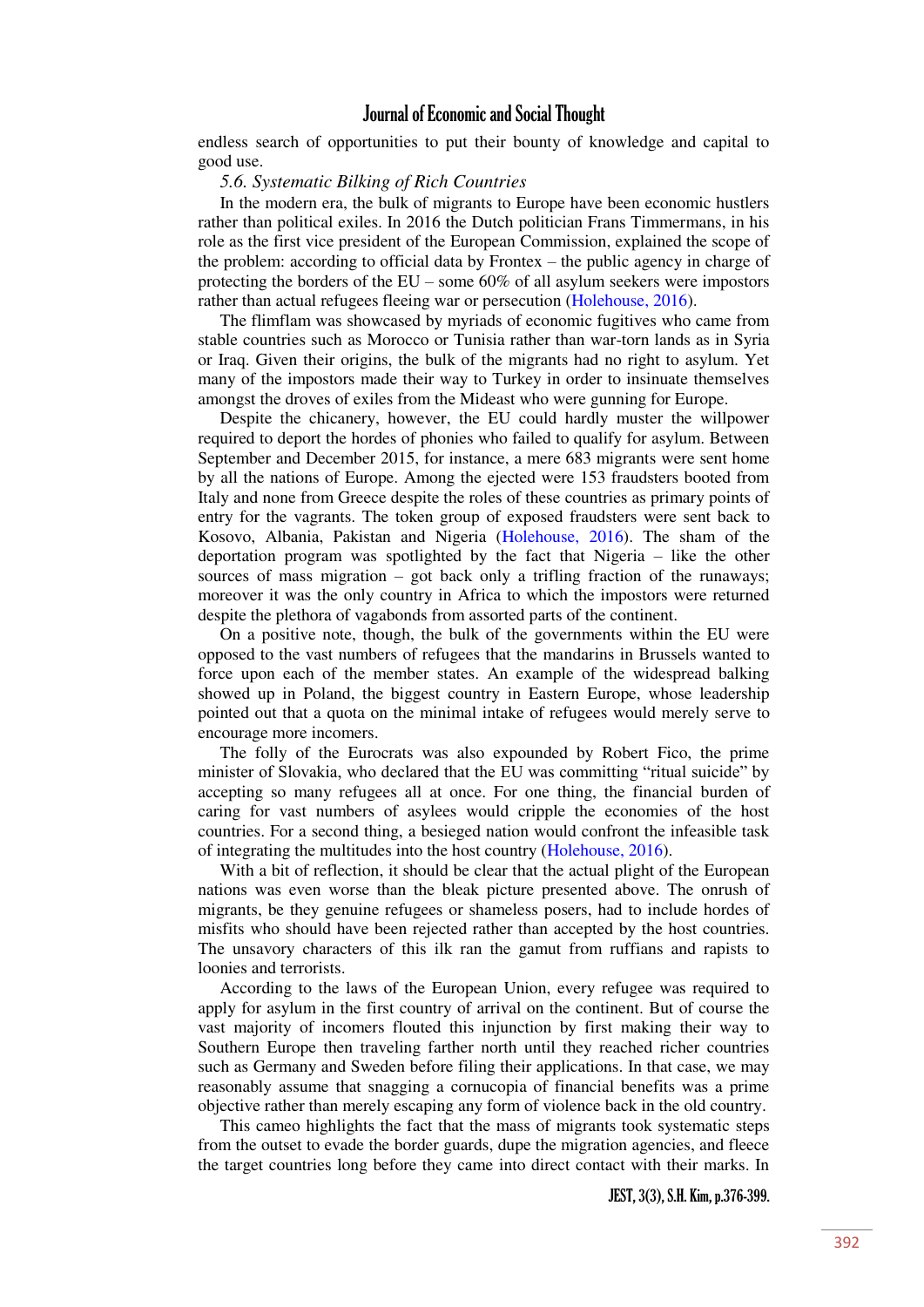these and other ways, the droves of transplants carried to their newfound homes the inbred culture of predation and exploitation which was part and parcel of life in their ancestral lands.

In short, the plethora of problems caused by mass migration into modern countries were spotlighted by the plight of Germany and Sweden. Sadly, the dire straits of the Teutonic countries resulted from the willful policies of witless governments rather the accidental blows of mindless providence. As a result, the problems were legion. An example lay in a permanent addiction to welfare payments by droves of newcomers who refused to work at the jobs – consistent with their scanty skills – which were offered to them. Another sample lay in the custom of idle youths for roaming the streets in gangs or religious radicals for committing acts of terror [\(Kim, 2016\)](#page-23-27).

Sadly, there is no credible scenario in which pushovers like Germany and Sweden can accept refugees en masse and keep them in fine fettle till kingdom come. Rather, the most likely outcome by far is a breakdown of the economy in particular and the society in general. An example in this vein is an upswell of antagonism and distress, extremism and violence, that sweeps up the newcomers and knocks down the incumbents. In these ways, a heedless policy of mass immigration poses a willful path to a dreadful quality of life for the entire society.

Unfortunately, the mass of migrants from the straggling cultures of the world lack the skills needed to function properly in an informatic economy. For this reason, large swaths of unskilled transplants numbering in the millions pose severe problems ranging from the deadweight of welfare payments to the rampage of criminal activities. To add to the drubbing, the teardown of civility will be of secondary import at most in a shattered economy. Rather, the mass of folks will have their hands full trying to make ends meet while they dodge the predations of criminals on a daily basis.

#### **6. A Sustainable Stance on Asylum**

By definition, a political refugee is a fugitive fleeing violence and/or persection in their homeland. In that case, the humane response of the global community is to provide a sanctuary where the escaper can live in peace without fear of losing their life or limb.

As we saw earlier, however, a stampede of refugees is bound to include plenty of undesirable characters ranging from murderers to lunatics. For this reason, it makes no sense to admit refugees en masse into a civil society where the misfits will simply run amok and torment fellow immigrants as well as the native population.

By contrast, maintaining an adequate level of law and order will be immensely easier and cheaper within the confines of a refugee camp in a developing country as opposed to the corresponding toll in a mature economy. The precise matchup of costs and benefits will of course depend on the country in question as well as the lineup of facilities within the sanctuary. As a representative figure, however, it seems fair to say that a dozen or more people could likely be maintained with a modicum of comfort and safety in a refugee camp compared to the setup for a wealthy country along with the hefty costs entailed.

From a different angle, the residents of a refugee camp could enjoy not only the necessities of life but a smorgasbord of amenities as well. The goodies in the latter category run the gamut from nutritious meals and sporting facilities to job training and language classes.

Moreover, an influx of foreign aid for the construction and operation of a refugee camp will provide a raft of jobs for the citizens of the country that hosts the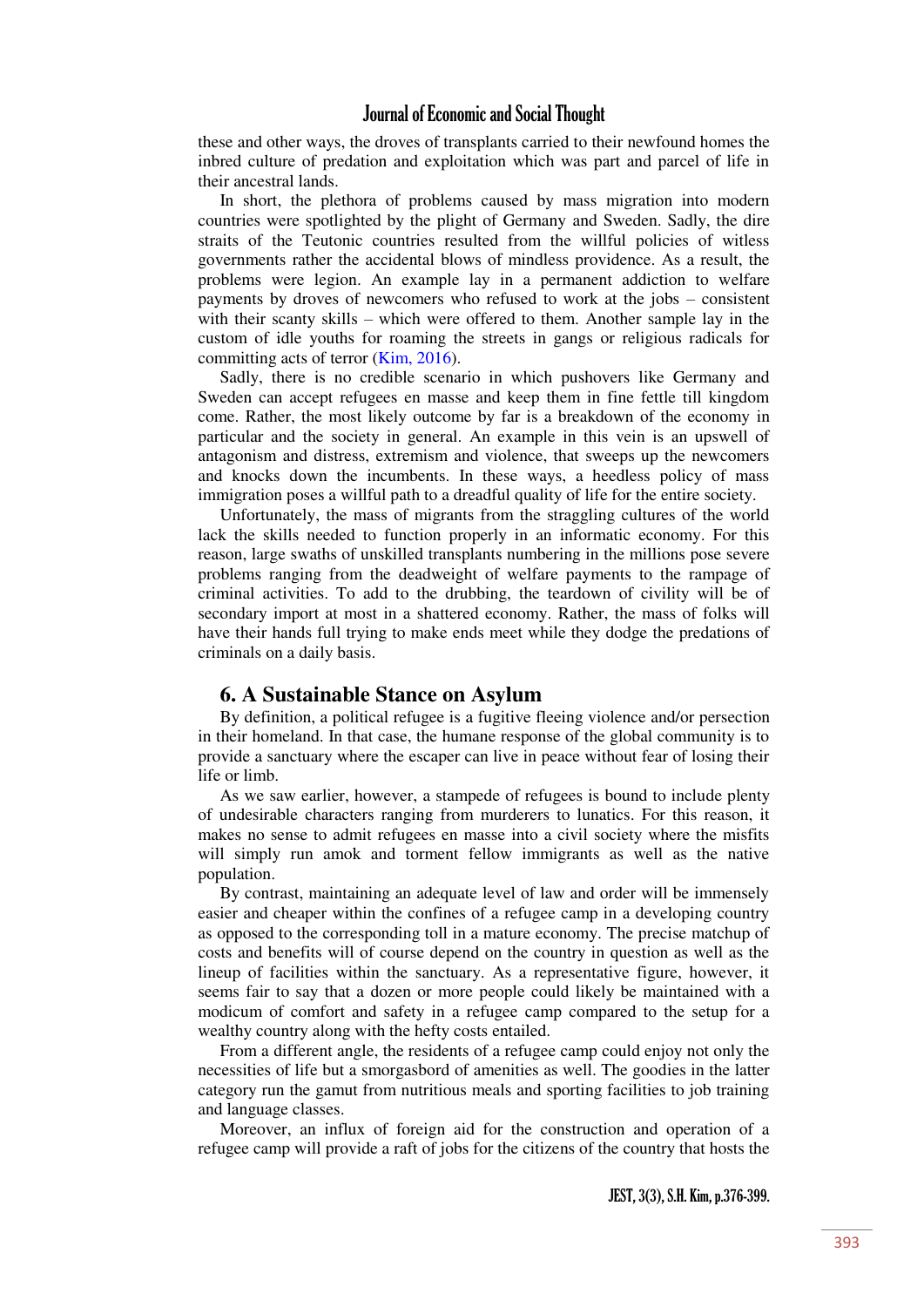facility. In addition, some of the refugees could undergo programs of training and assume a number of roles within the sanctuary. The positions of this kind run the gamut from nurse and guard to clerk and teacher.

To this end, the beginnings of a promising policy showed up in a belated move by the European Union. After years of flailing around in response to the tsunami of migrants from the Mideast and elsewhere, the EU signed a deal in late 2015 to provide Turkey with  $\epsilon$ 3 billion at once in order to help the latter in coping with the millions of refugees within its borders. In return, the recipient agreed to care for the migrants rather than let them travel freely onward to Europe.

From a larger stance, the European Commission in March 2016 decided to spend  $\epsilon$ 700 million over three years in order to help the refugees massing on its southern borders. Of this amount, €300 million would be disbursed in 2016 and an additional  $\epsilon$ 200 million per annum over the following two years [\(Rankin, 2016\)](#page-23-29).

Along with the financial aid, the EU pledged to round up the illegal migrants who had entered Greece but did not wish to apply for asylum in that country. The trespassers of this stripe would be deported to refugee camps in Turkey. As a recompense, however, the EU would accept one asylum seeker residing in Turkey for each migrant deported to the latter country. By this means, the inflow of refugees into Europe would be orderly and manageable rather than chaotic and unruly.

From a different angle, the deportation of illegal migrants who were caught sneaking into Greece would dampen the enthusiasm of subsequent vagrants for crossing the seas in rickety boats. Under the newfound policy, a trespasser who was apprehended would simply end up at a refugee camp in Turkey. For this reason, the mass of runaways would prefer to head directly to Turkey by land rather than assume the risk of drowning in the Mediterranean Sea.

Even so, the deportation policy would by no means deter everyone from sneaking into Greece, Italy or any other country in Europe. An example involves a migrant who can afford to hire a smuggler and travel in style on a yacht. This type of interloper could, for instance, take a leisurely cruise around the thousands of islands in the Aegean Sea until they slipped past the porous cordon formed by the coast guard. Next the infiltrator would sail to a port or a resort within the borders of Greece, then take a ferry to the European mainland.

Once a foreigner slips into one country within the EU, they could in general travel freely throughout the mainland. As a backdrop, the Schengen zone – which covers nearly every country within the European Union – is meant to be a borderless region as far as passport controls are concerned. To bring up an example, the fugitives who arrive on the shores of Greece or Italy could travel to other countries such as Austria, France and Germany without ever seeing a border guard or being asked to show a passport. And likewise for farther travel on to Denmark, Sweden or Norway.

On the bright side, Turkey is not the only country in a troubled region that is willing and able to accept a multitude of refugees. In particular, a group of five countries near Syria by themselves took in 3.9 million refugees during the 2010s [\(Sunde, 2015\)](#page-24-1).

Given this backdrop, the stampede of migrants at the dawn of the millennium was pretty much a self-made crisis in Europe. The swamped countries had plenty of means to tone down the inrush of trespassers by working together with the accommodating nations located in the Mideast as well as other parts of the world in order to provide safe and hale sanctuaries to the benefit of all parties.

Looking at the big picture, the vast resources frittered away in bumbling attempts to help migrants could be far better spent by tackling the roots of the problem rather than dabbling with the symptoms. For this purpose, a coherent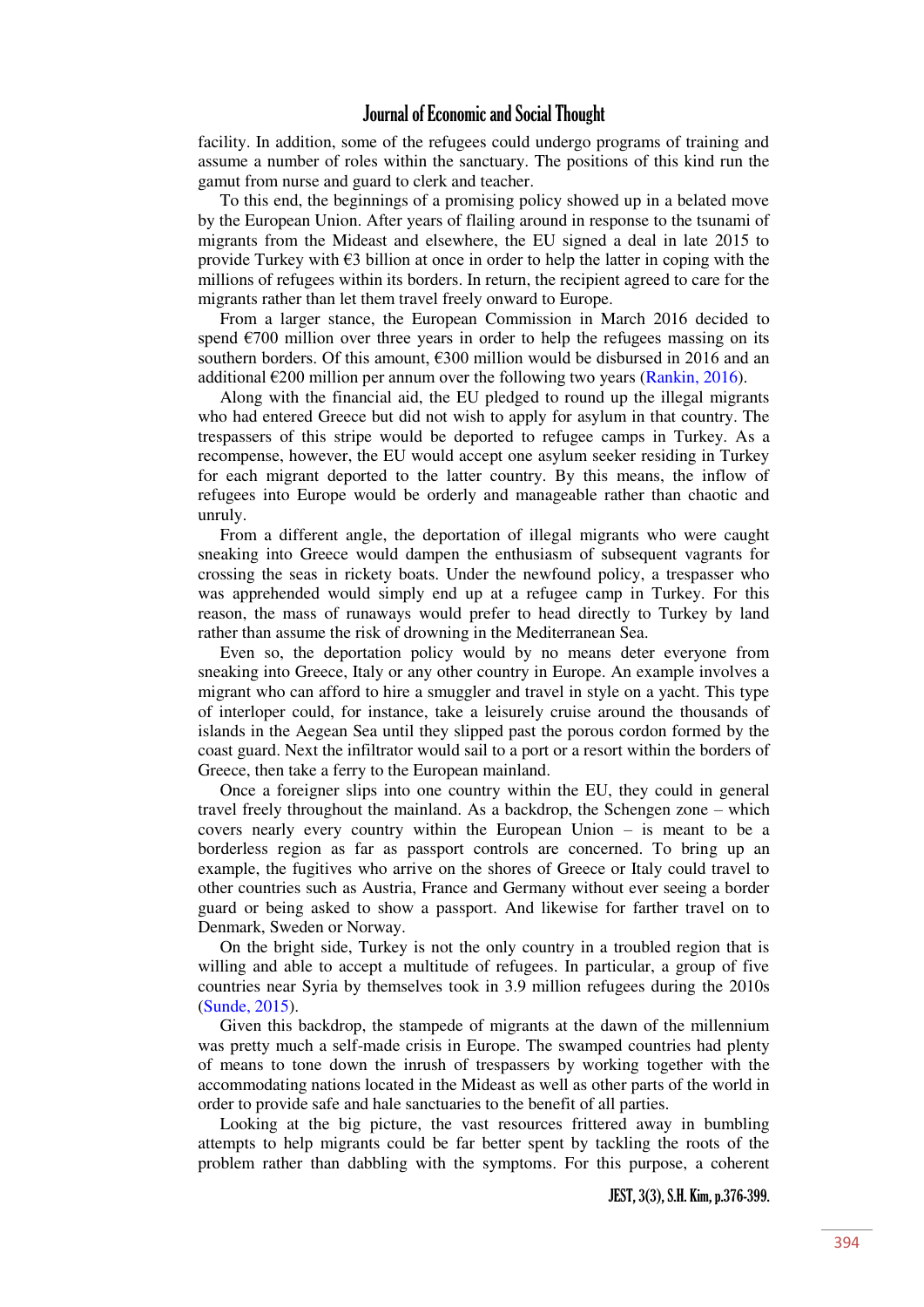program of intervention across the globe could enrich many more lives and improve the fortunes of billions of people on a permanent basis rather than help out just a few million souls here and there in a transient way while making things worse for far more folks in the besieged countries.

As we have seen, the main culprit behind persistent poverty round the world lies in a corrosive culture of corruption and exploitation. In that case, the cogent course is to cure the disease rather than toy with the symptoms. An example in this vein involves a program of foreign aid which is tied to the implementation of reforms by the recipient states. The healthy changes of this kind run the gamut from accountability in government and transparency in budgeting to the cutdown of bureaucracy and prosecution of lawbreakers.

# **7. Curing Poverty in a Modern Country**

On the bright side, the taxpayers of a given nation may be willing to support a program of handouts for all citizens within the country. A minimal grant provided by the government to each household is also known as a program of *guaranteed income* (GI) or *universal basic income* (UBI). Under this type of policy, each person or household would receive enough money to cover their essential needs at the official level of the poverty line or somewhat higher.

 Such a program could be not only feasible but beneficial to the society as a whole for a number of reasons. According to one study, for instance, no cuts need to be made to vital programs such as health, education and legal aid. Rather, the only real requirement is to streamline the bureaucracy including the stamp-out of redundancies in public programs. To top it off, the taxes on personal income need not be increased; on the contrary, the tax burden may well decrease instead.

One benefit would be an upgrade to the quality of healthcare as well as better access to education for the population at large. In other words, a trenchant program of minimal income will raise the standard of living for millions of citizens as well as improve the quality of public services [\(Pereira, 2015\)](#page-23-30).

On one hand, the scope of poverty in a rich country varies from one year to the next. As a representative figure, though, the number of people below the poverty line in the modern era comes out to one out of every seven people. In 2014, for instance, the official rate of poverty in the U.S. was 14.8 percent. In absolute numbers, 46.7 million people lived in poverty in one of the richest countries in the world [\(DeNavas-Walt & Proctor, 2015,](#page-23-31) p.12).

Many of the needy folks were born and raised in America, yet they could not earn a decent living for themselves. In that case, how much hope of success is there for an illegal migrant with paltry skills who comes from a vastly different culture? To think that the mass of transplants could earn a decent wage for them selves, let alone contribute to the economy at large, is sheer fantasy.

In a dynamic economy such as the U.S., millions of people fall in and out of the trenches of poverty every year. Although the individuals come and go, the size of the cohort does not vary a great deal as time goes by. On a positive note, though, there is no good reason for large numbers of people in a wealthy country to wallow in poverty. Instead, the society as a whole can take active steps to wipe out the scourge for good.

To take up a concrete example, Canada has served as a model for a number of studies along these lines. Based on the population of the country in 2006, for instance, a grant of \$15,000 per year meted out to all individuals aged 18 and over would entail a tab of \$392 billion for the government. By way of comparison, the gross domestic product for Canada at the time was \$1.45 trillion.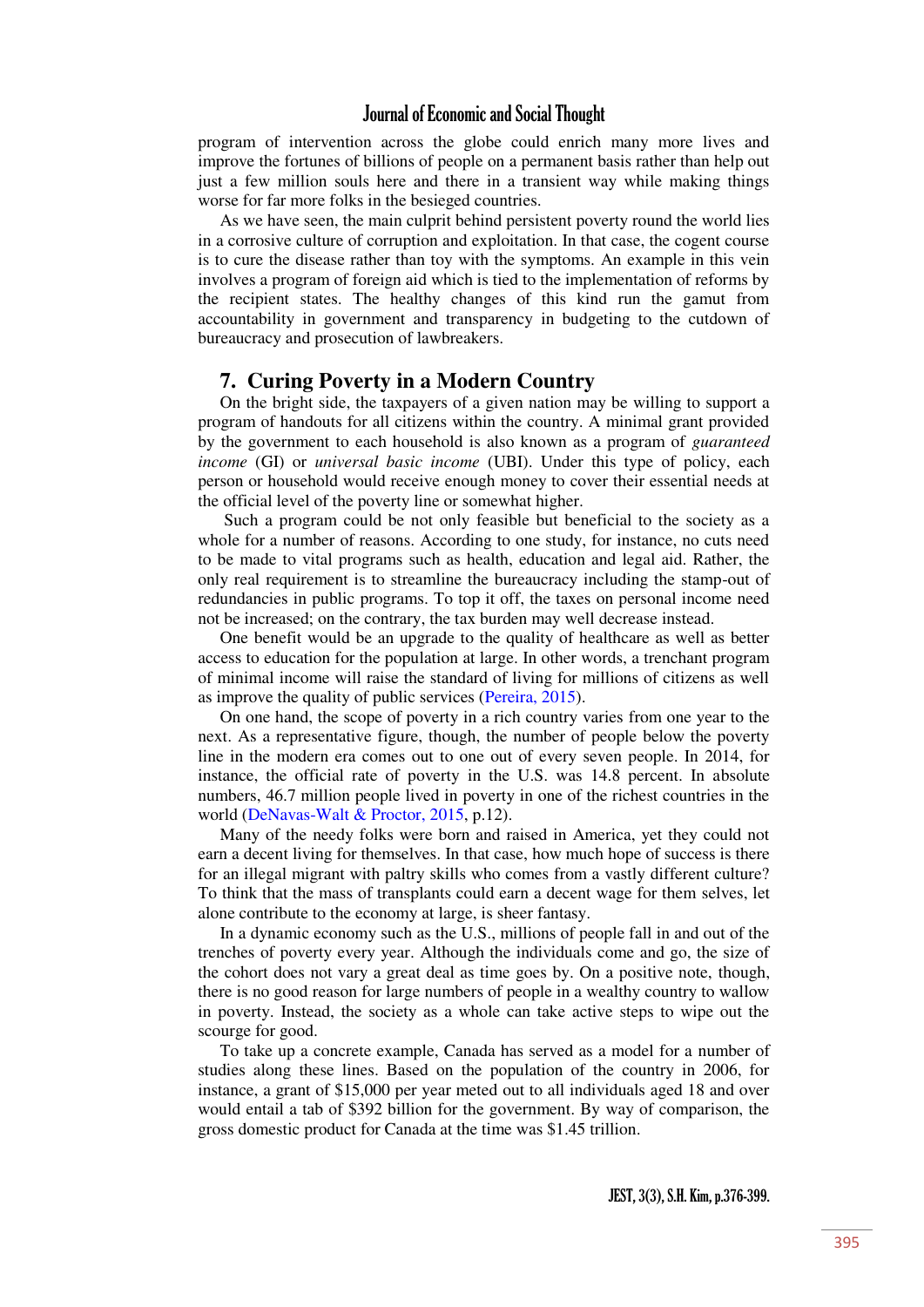In scrounging up the money required, a restructuring of redundant and/or ineffective programs in the public sector would result in cost savings of \$342 billion per year. Moreover additional revenues for the public treasury would come from the closure of loopholes in tax regulations coupled with the stoppage of leakages due to the tricks of holding companies in tax havens located round the world. These savings would together add up to \$382 billion per year. Yet other sources of funding include the taxation of profits on speculation in financial markets or undeveloped land [\(Pereira, 2015\)](#page-23-30).

By these means, a revamp of government programs and regulations would free up more than enough money to support a program of universal income. Given the prospects in store, a lack of support by the general public along with a dearth of gumption by elected officials are the only real reasons for the persistence of poverty in the wealthy nations of the world.

On one hand, the taxpayers of a given country could and should support an enlightened program of minimal income for their fellow citizens. On the other hand, such a feat is far from feasible when it comes to a similar agenda for the planet as a whole. For one thing, the bulk of sovereign states round the world have a custom of sticking to their guns regardless of the consequences, including a refusal to throw off the chains that keep them in a perpetual state of poverty. For this reason, getting the hidebound regimes to change their stripes will be no mean task.

Regrettably, a program of universal income is impractical even in the case of a massive number of illegal immigrants into a rich country. In saying this, we of course do not mean that taking a callous approach to the paupers of the world is the right way to go. Rather, the main point is that a sensible society has to take a pragmatic approach grounded on the facts of life rather than respond willy-nilly to the rantings of the latest haranguers to come down the pike.

To begin with, a program of universal income for boundless numbers of immigrants would be infeasible from an economic stance. Looking at the big picture, the combined headcount of the Western nations comprises roughly onetenth or so of the global population. For this reason, the entire planet would turn out to be universally poor rather than uniformly rich under a worldwide program of minimal income even if the mature economies could survive an onslaught of billions of paupers from the developing regions of the world.

The delicate networks of production and distribution in an advanced economy would go kaput at once under the sudden crush of billions of newcomers. In that case, the sane way forward is to uplift the destitute rather than sink to their level. In this light, the bugbear of corruption – along with its sidekicks of predation and exploitation – will continue to ensure that the torrent of foreign aid is siphoned off by a small clique of operators or otherwise misused in sundry ways. A plain example involves a juicy contract for a worthless project awarded by a bureaucrat to a businessman in exchange for a kickback. In this mucky environment, the proper course for the donor nations is to help the poor countries in revamping the culture of graft which keeps the mass of folks in a ceaseless state of poverty.

# **8. Conclusion**

At the dawn of the millennium, a raft of social and economic issues have come to capture the floodlight in the mass media and public discourse. The burning issues of the day run the gamut from global poverty and mass migration to persistent alienation and cross-border crime. An example involves a gush of refugees pouring into Europe or a spate of terrorist attacks in America.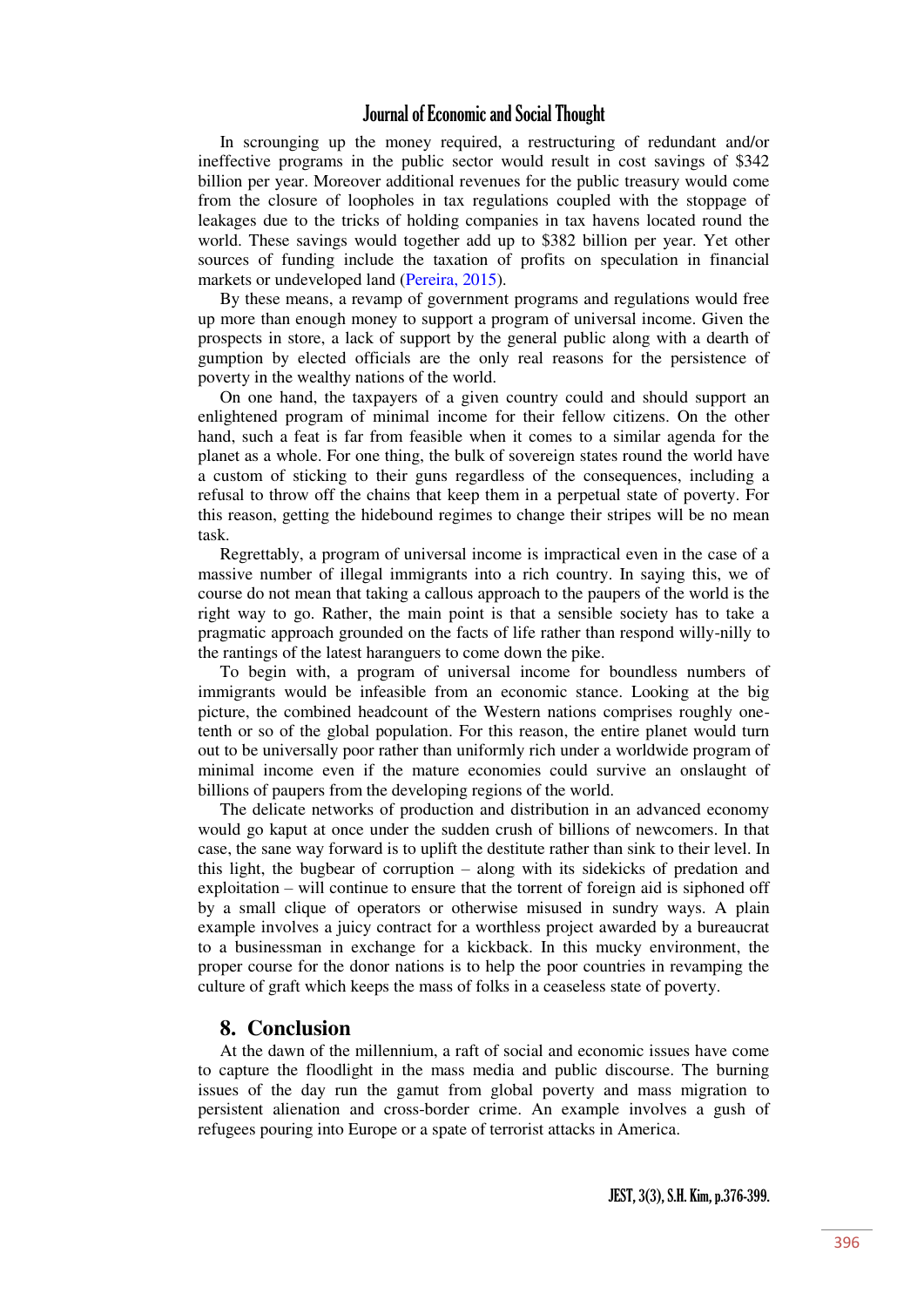To compound the muddle, the gaggle of problems are intertwined rather than independent. Given the complexity of the issues, the stumpers have often spawned more noise and heat than thought and sense. An example lay in the spew of patchy data and misleading facts churned out by the mass media. Another sample involved the cacophony of facile slogans and strident calls by sanctimonious souls ranging from deluded activists to opportunistic politicians. A third instance concerned the sputter of knee-jerk reactions by flustered policymakers and misguided mandarins who ended up exacerbating the problems rather than resolving the quandaries.

Amid the bluster, the rift between the reality and illusion stymied otherwise sensible folks. To compound the jam, the mass of public officials and private citizens hankered after quick solutions, some of which came to treat only the symptoms of the malady while others simply worsened the disease. Without a solid grip on the slippery issues, however, hardly any scheme was likely to offer substantive relief let alone cure the ailments for good.

As a step in the right direction, this paper has examined a medley of false assumptions that give rise to a host of misleading mantras and ill-fated schemes. In stoking the confusion, the fundamental muff lies in the Myth of Boon which gives birth to a litter of secondary outgrowths. An example of the latter involves the dogma of variegation which portrays an abundance of heterogeneity as a healthy and desirable trait in any culture. As we have seen, however, a heap of divergent customs is neither good nor bad in itself. On the upside, a modicum of controlled diversity handled with finesse can foster an outpour of innovation and creativity at the level of the individual as well as the society [\(Kim, 1990\)](#page-23-32). On the other hand, a jumble of incompatible mores is apt to produce wrackful results ranging from the breakdown of civil society to the outbreak of internecine warfare.

Another bromide lies in the tacit premise that immigrants of all breeds share the same set of core values as the natives of the host country. This deceit has prompted a raft of governments into pursuing policies which they believed would help the newcomers in turning into worthy members of their adopted societies. Sadly, though, the gulf between the cultures of the newcomers and the incumbents caused the slipshod schemes to backfire: the perverse results aggravated the divisions and exacerbated the problems at hand. A showcase of the latter lay in the hostile reactions of the outlanders to the bungling initiatives of the policymakers.

Another corollary of the Myth of Boon lies in the oft-repeated claim that the mass of newcomers, regardless of their backgrounds, are as upright and principled as the natives of the host country. Unfortunately, an overwhelming body of evidence has shown that the hoary fable strays far from the reality.

To sum up, this paper has examined a primal set of myths behind a potpourri of stumpers ranging from migration and integration to alienation and terrorism. The misconceptions have long fuddled the mass of private citizens as well as public officials. Looking at the big picture, the passel of socioeconomic problems are interlinked rather than isolated. For this reason, a piecemeal approach will not resolve any of the specters in particular, and even less the whole lot in general. If the long-lived nettlers are to be uprooted wholesale, they need to be tackled in an coherent fashion.

To this end, the initial step is to sort out the grains of fact from the mounds of fluff that surround the needlers. The next task is to take the nuggets and construct a sturdy model of each of the crucial issues along with the salient tie-ups amongst the modules. A solid grasp of the multiplex factors along with their linkages then serves as a groundwork for thrashing out a wholesome set of solutions that are practical and effective as well as efficient and appealing for the mass of folks in rich and poor countries alike.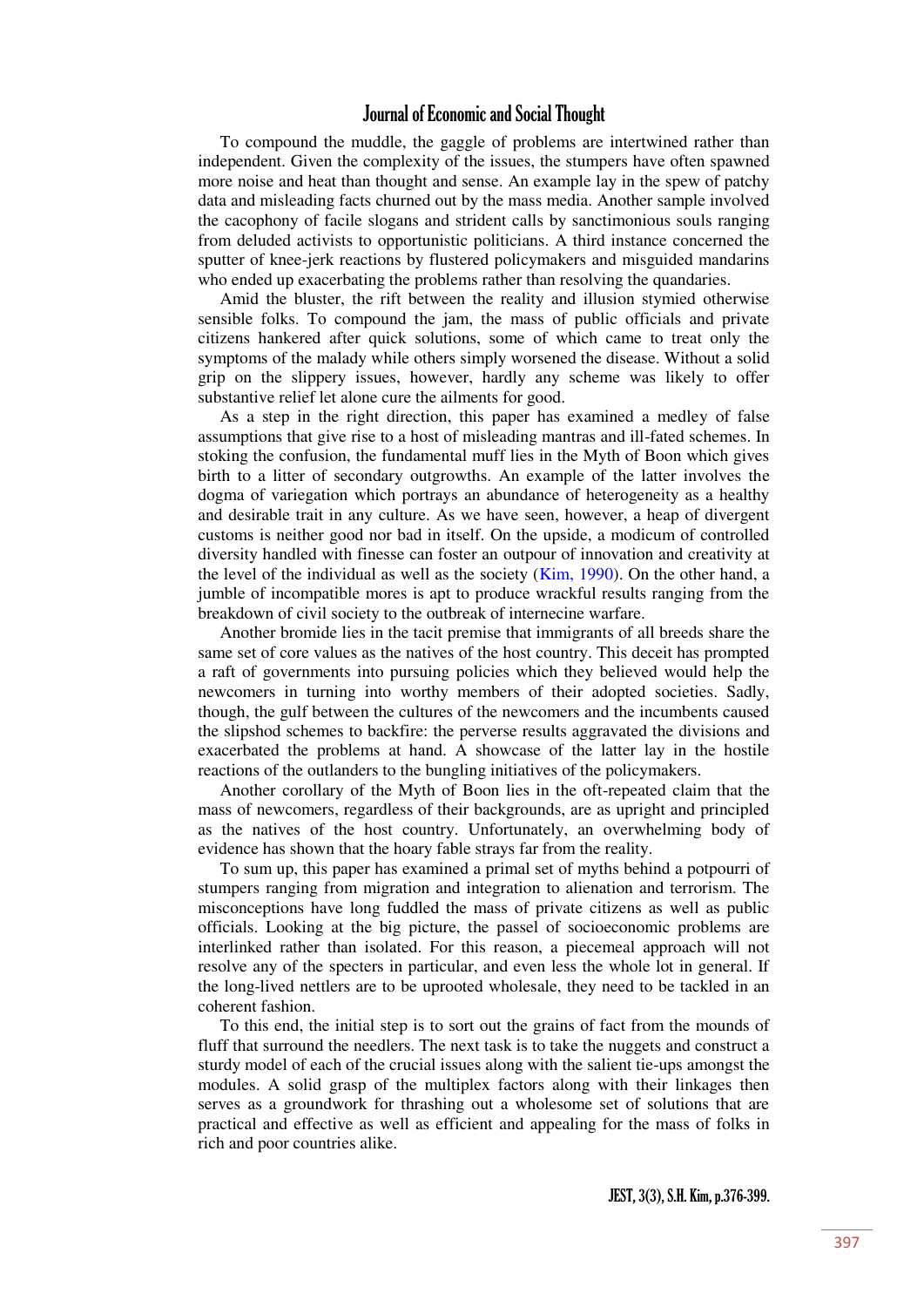#### **References**

- <span id="page-23-19"></span>Alexander, H. (2016). Brussels Terrorist Suspect Featured in Swedish Documentary about Integration. Accessed 2016/4/5. [\[Retrieved from\]](http://www.telegraph.co.uk/news/2016/04/15/brussels-terrorist-suspect-featured-in-swedish-documentary-about).
- <span id="page-23-26"></span>Alvarez, L., Perez-Pena, R., & Hauser, C. (2016). Orlando Gunman was 'Cool and Calm' After Massacre, Police Say. Accessed 2016/8/5. [\[Retrieved from\]](http://www.nytimes.com/2016/06/14/us/orlando-shooting.html?_r=0).
- <span id="page-23-18"></span>Botelho, G., Cruickshank, P., & S. Almasy. (2016). Paris Terror Suspect Mohamed Abrini Arrested in Belgium". Accessed 2016/6/17. [\[Retrieved from\]](http://edition.cnn.com/2016/04/08/europe/brussels-attack-arrests).
- <span id="page-23-20"></span>Branchereau, G. (2016). Osama Krayem, a Swedish Radical Linked to Brussels Attacks. Accessed 2016/6/17. [\[Retrieved from\]](http://www.france24.com/en/20160409-osama-krayem-swedish-radical-linked-brussels-attacks).
- <span id="page-23-17"></span>British Broadcasting Corp. (2016). Paris Attacks: Salah Abdeslam 'Changed Suicide Bomb Plan". Accessed 2016/3/20. [\[Retrieved from\]](http://www.bbc.com/news/world-europe-35852159).

<span id="page-23-14"></span>Businessweek*,* (2015). Special Issue, Nov. 2015, p. 38.

- <span id="page-23-21"></span>CBS/AP. (2016). Feds Arrest Brother of San Bernardino Attacker. Accessed 2016/8/5. [\[Retrieved](http://www.cbsnews.com/news/san-bernardino-terrorist-brother-arrest-california-marriage-fraud-conspiracy)  [from\]](http://www.cbsnews.com/news/san-bernardino-terrorist-brother-arrest-california-marriage-fraud-conspiracy).
- <span id="page-23-1"></span>Census Bureau, United States. (1975). *Historical Statistics of the United States, Colonial Times to 1970, Part 1*. Accessed 2016/5/14. [\[Retrieved from\]](https://www.census.gov/history/pdf/histstats-colonial-1970.pdf).
- <span id="page-23-9"></span>Census Bureau, United States. (2016). United States Population Growth by Region. Accessed 2016/1/13. [\[Retrieved from\]](https://www.census.gov/popclock/data_tables.php?component=growth).
- <span id="page-23-16"></span>Chrisafis, A. (2015). Nothing"s Changed: 10 Years After French Riots, Banlieues Remain in Crisis. *The Guardian*, Accessed 2016/4/22. [\[Retrieved from\]](http://www.theguardian.com/world/2015/oct/22/nothings-changed-10-years-after-french-riots-banlieues-remain-in-crisis).
- <span id="page-23-31"></span>DeNavas-Walt, C., & Proctor, B.D. (2015). "Income and Poverty in the United States: 2014. Accessed 2016/8/10. [\[Retrieved from\]](http://www.census.gov/content/dam/Census/library/publications/2015/demo/p60-252.pdf).
- <span id="page-23-7"></span>Eichenwald, K. (2016). Pop Goes the Jihad. *Newsweek*, (166), pp.12–15.
- <span id="page-23-25"></span>Ellis, R., Fantz, A., Karimi, F., & McLaughli, E.C. (2016). Orlando Shooting: 49 Killed, Shooter Pledged ISIS Allegiance. Accessed 2016/8/5. [\[Retrieved from\]](http://edition.cnn.com/2016/06/12/us/orlando-nightclub-shooting/).
- <span id="page-23-13"></span>Eurostat. (2015). Population Change. Accessed 2016/1/3. [\[Retrieved from\]](http://appsso.eurostat.ec.europa.eu/nui/show.do).
- <span id="page-23-23"></span>Hamilton, M. (2016). Trial Delayed for Enrique Marquez Jr., Accused of Supplying 2 Guns in San Bernardino Attack. Accessed 2016/8/5. [\[Retrieved from\]](http://www.latimes.com/local/lanow/la-me-ln-trial-delayed-enrique-marquez-san-bernardino-attack-20160204-story.html).
- <span id="page-23-3"></span>Harvey, J.T. (2016). Worldwide Fiscal Crisis: Fact or Fiction? *World Economic Review*, 7, 1-2.
- <span id="page-23-10"></span>High Commissioner for Refugees, United Nations (UNHCR). (2015). Asylum Trends 2014. Annex Table 1, p. 20. Accessed 2016/6/12. [\[Retrieved from\]](http://www.rcusa.org/uploads/pdfs/members/Asylum%20Levels%20and%20Trends%20in%20Industrialized%20Countries,%202014,%20UNHCR,%202015.pdf).
- <span id="page-23-28"></span>Holehouse, M. (2016). Six in Ten Migrants Not Entitled to Asylum, Says EU Chief. Accessed 2016/7/13. [\[Retrieved from\]](http://www.telegraph.co.uk/news/worldnews/europe/eu/12123684/Six-in-ten-migrants-not-entitled-to-asylum-says-EU-chief.html).

<span id="page-23-8"></span>Homeland Security, U.S. Department of. (2014). 2013 Yearbook of Immigration Statistics, Table 1, p. 5. Accessed2016/1/13. [\[Retrieved from\]](http://www.dhs.gov/sites/default/files/publications/ois_yb_2013_0.pdf).

- <span id="page-23-15"></span>Hussey, A. (2014). The French Intifada: How the Arab Banlieues Are Fighting the French State. Accessed 2016/1/5. [\[Retrieved from\]](http://www.theguardian.com/world/2014/feb/23/french-intifada-arab-banlieues-fighting-french-state-extract).
- <span id="page-23-22"></span>Karlamangla, S., Esquivel, P., & Nelson, L.J. (2015). Rampage Killers Led Secret Life, Hiding Plans and Weapons. Accessed 2016/8/5.[\[Retrieved from\]](http://www.latimes.com/local/lanow/la-me-ln-syed-farook-tashfeen-malik-shooters-san-bernardino-20151203-story.html).
- <span id="page-23-4"></span>Keeley, B. (2007). Human Capital. Organization for Economic Cooperation and Development. Accessed 2015/12/17[\[Retrieved from\]](http://www.oecd-ilibrary.org/education/human-capital_9789264029095-en).
- <span id="page-23-6"></span>Kim, S.-J. (2015). Special Police Team to Handle Crimes Involving Vietnamese. Accessed 2015/5/14. [\[Retrieved from\]](http://www.koreatimes.co.kr/www/news/nation/2015/10/116_189410.html).
- <span id="page-23-32"></span>Kim, S.H. (1990). *Essence of Creativity.* New York: Oxford University Press, pp.4-9.
- <span id="page-23-27"></span>Kim, S.H. (2016). Economic Solutions for the Social Problems of Mass Migration, Persistent Alienation and Wanton Terrorism. World Economics Assoc. Conf., *Capital Accumulation, Production and Employment*, May 15 – July 15. Accessed 2016/5/31. [\[Retrieved from\]](http://capital2016.weaconferences.net/files/2016/05/WEA-CapitalConference2016-Kim.pdf).
- <span id="page-23-11"></span>Kingsley, P. (2015). Sweden Calls on Army to Help Manage Refugee Crisis. Accessed 2015/12/19. [\[Retrieved from\]](http://www.theguardian.com/world/2015/nov/10/sweden-calls-on-army-to-help-manage-refugee-crisis).
- <span id="page-23-2"></span>Maddison, A. (2007).*Contours of the World Economy, 1 – 2030 AD*. New York: Oxford Univ. Press, p. 382, Table A.7.
- <span id="page-23-5"></span>Martens, P., & Holmberg, S. (2005). *Brottslighet Bland Personer Födda i Sverige och i Utlandet* (*Crime Among People Born in Sweden and Abroad*). Stockholm: Brå (Swedish National Council for Crime Prevention), p.66 and 73.Accessed2016/4/12.[\[Retrieved from\]](https://www.bra.se/download/18.cba82f7130f475a2f1800012697/2005_17_brottslighet_bland_personer_fodda_sverige_och_utlandet.pdf).
- <span id="page-23-0"></span>Nasaw, D. (2012). Who, What, Why: How Many Soldiers Died in the US Civil War?. Accessed 2016/6/3. [\[Retrieved from\]](http://www.bbc.com/news/magazine-17604991).
- <span id="page-23-24"></span>Nelson, J. (2015). Enrique Marquez Jr. Denied Bail in Connection to San Bernardino Terror Attack". Accessed 2016/8/5.[\[Retrieved from\]](http://www.sbsun.com/general-news/20151221/enrique-marquez-jr-denied-bail-in-connection-to-san-bernardino-terror-attack).
- <span id="page-23-30"></span>Pereira, R. (2015). Universal Basic Income and the Cost Objection: What Are We Waiting For? *World Economic Review*, 5, 1-21.
- <span id="page-23-29"></span>Rankin, J. (2016). Refugee Crisis: EU Allocates €700m in Extra Aid to Cope with Influx. Accessed 2016/3/20. [\[Retrieved from\]](http://www.theguardian.com/world/2016/mar/02/refugee-crisis-europe-eu-countries-greece-receive-700m-extra-aid-funds).
- <span id="page-23-12"></span>Statistics Sweden. (2016). Population Statistics. Accessed 2016/1/3. [\[Retrieved from\]](http://www.scb.se/be0101-en).